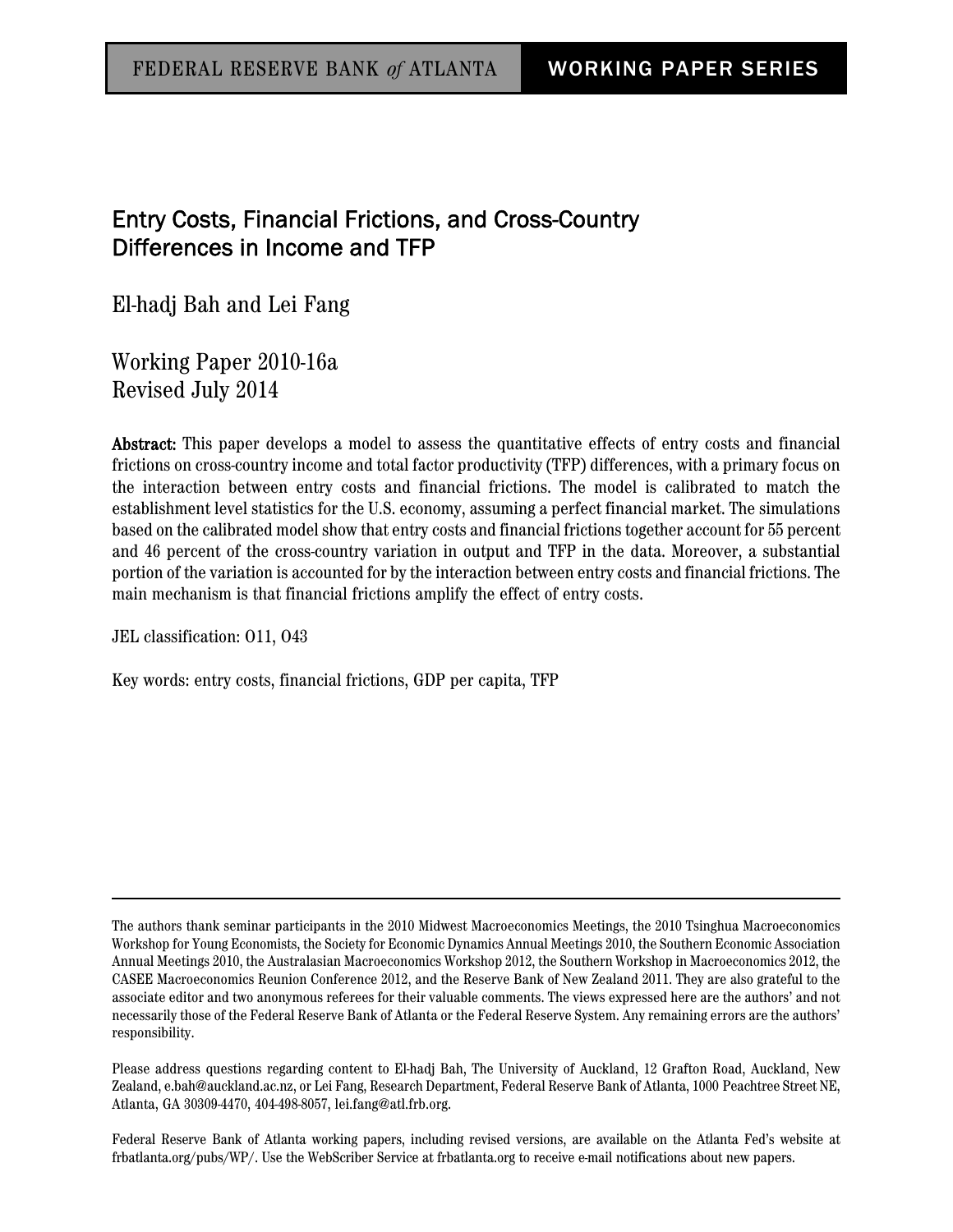## 1 Introduction

Income per capita differs by more than a factor of thirty between rich and poor countries. Research on growth accounting finds that the majority of the differences are the result of cross-country differences in total factor productivity  $(TFP)<sup>1</sup>$  $(TFP)<sup>1</sup>$  $(TFP)<sup>1</sup>$  It is worth noting also that many poor countries have poorly developed financial markets as well as substantial costs for starting new businesses. Both of these factors have been found to be negatively correlated with income per capita across countries. For example, [Djankov et al.](#page-28-0) [\(2002\)](#page-28-0) find a negative correlation between GDP per capita and the ratio of entry cost to GDP per capita, [Nicoletti and Scarpetta](#page-29-0) [\(2003,](#page-29-0) [2006\)](#page-29-1) find that entry costs are negatively related to TFP in OECD countries, and [Beck et al.](#page-27-0) [\(2000\)](#page-27-0) establish a negative relationship between financial development and economic growth. Accordingly, the goal of this paper is to quantify the importance of financial frictions and entry costs in cross-country differences with respect to income per capita and TFP.

There are a number of studies that have examined the effect of financial frictions and/or the effect of entry costs on cross-country differences. This paper, however, investigates whether there is any interaction between entry costs and financial frictions and, if so, how such interaction may contribute to cross-country income and TFP differences. Intuitively, underdeveloped financial markets may amplify the effect of entry costs as entrepreneurs cannot borrow enough to overcome such costs. In contrast, a better developed financial market may have less impact on how entry costs affect output and TFP. Understanding such interactions can guide policymakers in improving overall TFP and output. For instance, if the interaction is important, simplifying the entry process and improving the financial market conditions will have a much greater impact on economic development than addressing just one of the two factors.

<span id="page-1-0"></span><sup>1</sup>See, for example, [Klenow and Rodriguez-Clare](#page-29-2) [\(1997\)](#page-29-2); [Prescott](#page-29-3) [\(1998\)](#page-29-3); [Hall and Jones](#page-28-1) [\(1999\)](#page-28-1). One exception is [Manuelli and Seshadri](#page-29-4) [\(2010\)](#page-29-4).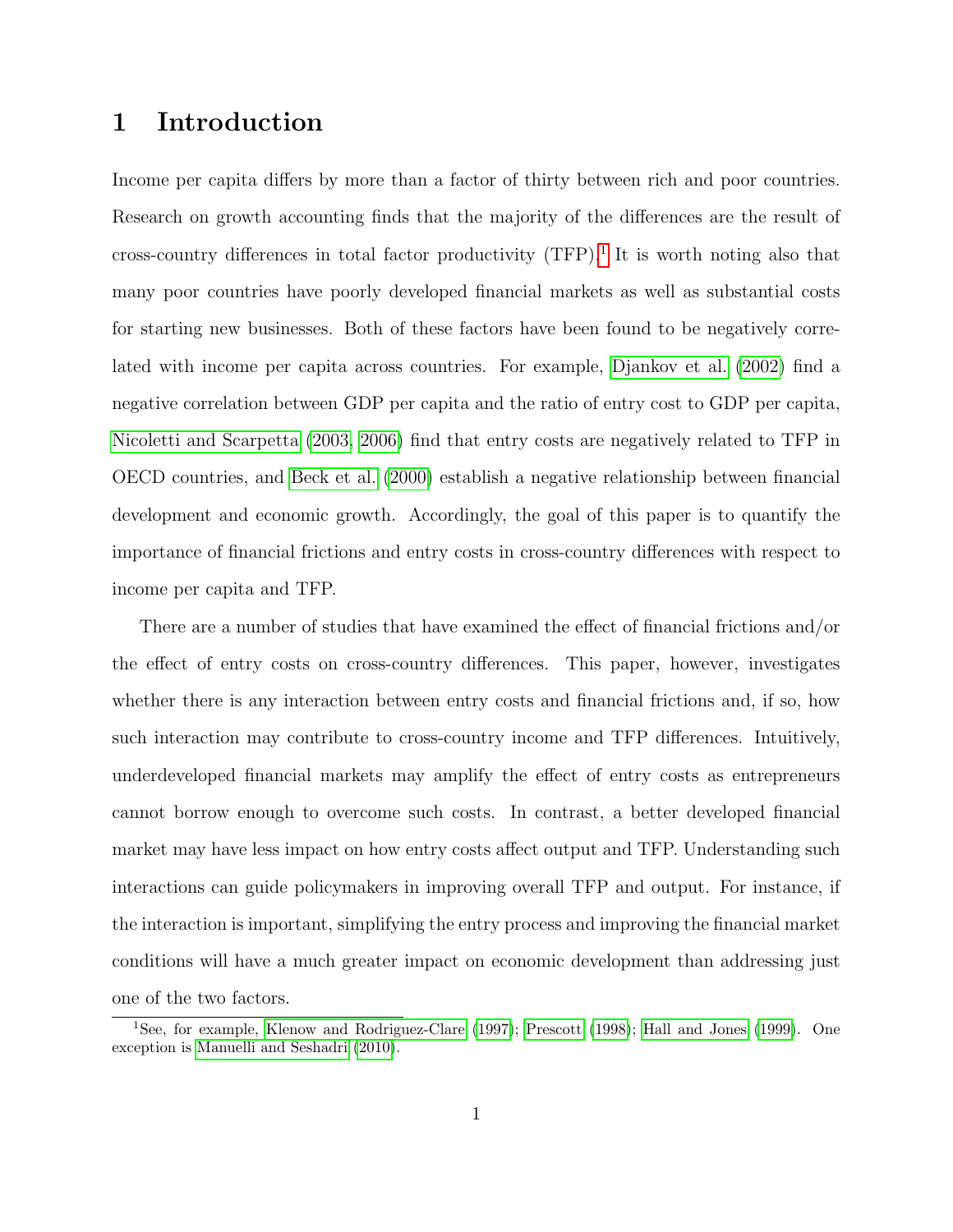To explore this issue, this paper develops a model that incorporates both financial frictions and entry costs and then uses the calibrated model to analyze the quantitative importance of the interaction between the two frictions. We find that financial frictions amplify the effect of entry costs on economic development. Moreover, the interaction accounts for a substantial portion of the differences in cross-country income and TFP.

The model builds on the industry model studied by [Hopenhayn](#page-28-2) [\(1992\)](#page-28-2) and [Hopenhayn](#page-28-3) [and Rogerson](#page-28-3) [\(1993\)](#page-28-3). In the model, establishments have different levels of productivity that evolve over time. The technology is subject to decreasing returns to scale with fixed production costs. Although an establishment finances capital and the fixed production cost from the financial market, the financial market is imperfect, and an establishment can only borrow up to a fraction of its expected discounted life-time profits. Furthermore, existing establishments may exit if they experience lower productivity. In contrast, new establishments can enter after paying an upfront entry cost that can be financed from the financial market subject to a borrowing constraint similar to the one faced by existing establishments.

The model is calibrated to match the establishment level statistics in the U.S. economy, assuming a perfect financial market for the U.S. The calibrated model is then used to analyze the cross-country differences in income per capita and TFP. To perform the analysis, we simulate the model to jointly match the ratio of entry cost to GDP per worker and the ratio of debt to GDP for a large set of countries. The linear regression of the data on the model prediction shows that entry costs and financial frictions together can account for 55% and 46% of the cross-country variation in output and TFP, respectively, as measured by  $R^2$ . In addition, the two frictions reduce output to 9% and TFP to 25% of the U.S. level in low income countries. More importantly, a substantial portion of the decline in output and TFP is generated by the interaction between the two frictions. This finding suggests that to fully take advantage of the reduction in entry costs, it is better to improve the conditions of entry and the financial market simultaneously.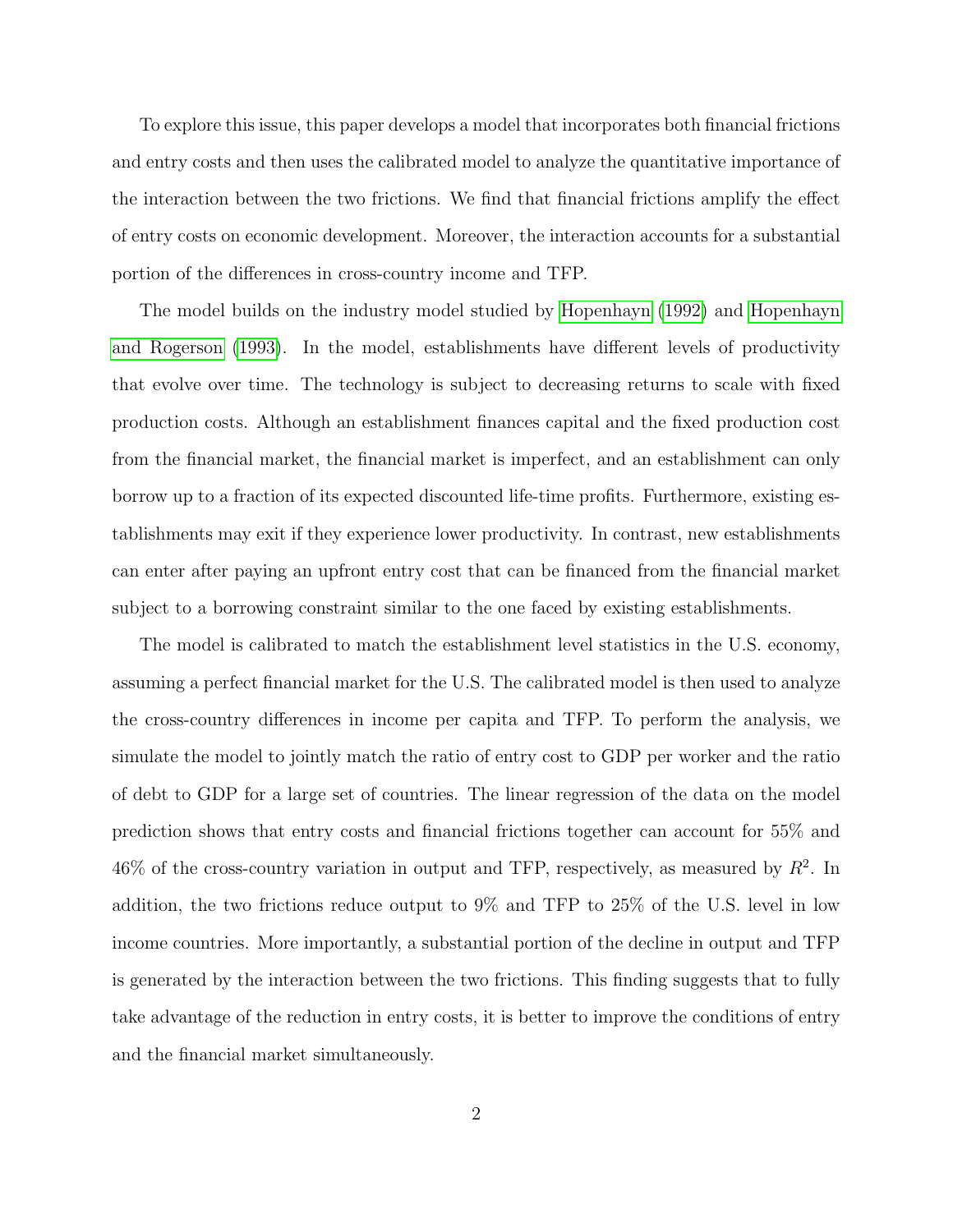The intuition for the results consists of three parts. First, higher entry costs protect existing establishments. Hence, establishments with lower productivity can survive, and output and TFP decrease. Second, financial frictions limit borrowing and lead to lower capital to output ratio. Moreover, financial frictions distort the allocation of capital and labor towards establishments with more capital stocks. This drives down TFP. Third, financial frictions amplify the effect of entry costs on output and TFP. To understand this, note that when there are frictions in the financial market, some of the profitable entrants may not be able to open their businesses as they cannot finance the required upfront entry cost. This raises the effective entry cost. The effect is equivalent to an increase in the entry cost. Hence, output and TFP decline. Furthermore, as financial market conditions deteriorate, the amplification effect increases, as does the decrease in output and TFP.

Entry costs and financial frictions affect output and TFP through the effects on the capital to output ratio and distribution of establishments. To evaluate the model prediction on these dimensions, we compare the capital to output ratio, entry rate, average establishment size, and variance of establishment size from the model to the cross-country data. We find that the model is broadly consistent with the cross-country data and a version of the model with capital adjustment costs fits the data better.

This paper is related to the broad literature that investigates the effects of financial frictions on economic development. [Levine](#page-29-5) [\(2005\)](#page-29-5) conducts a comprehensive literature review in this area. Many of these works cited by [Levine](#page-29-5) [\(2005\)](#page-29-5), both theoretically and empirically, show that poor financial development leads to low economic development. However, a recent quantitative paper by [Chakraborty and Lahiri](#page-27-1) [\(2007\)](#page-27-1) finds that financial frictions modeled as intermediation costs of capital in a standard neoclassical model cannot account for the large income differences between rich and poor countries. [Banerjee and Dufflo](#page-27-2) [\(2005\)](#page-27-2) point out that financial frictions may affect income through borrowing constraints and also provide evidence for the prevalence of borrowing constraints in poor countries. Following the idea of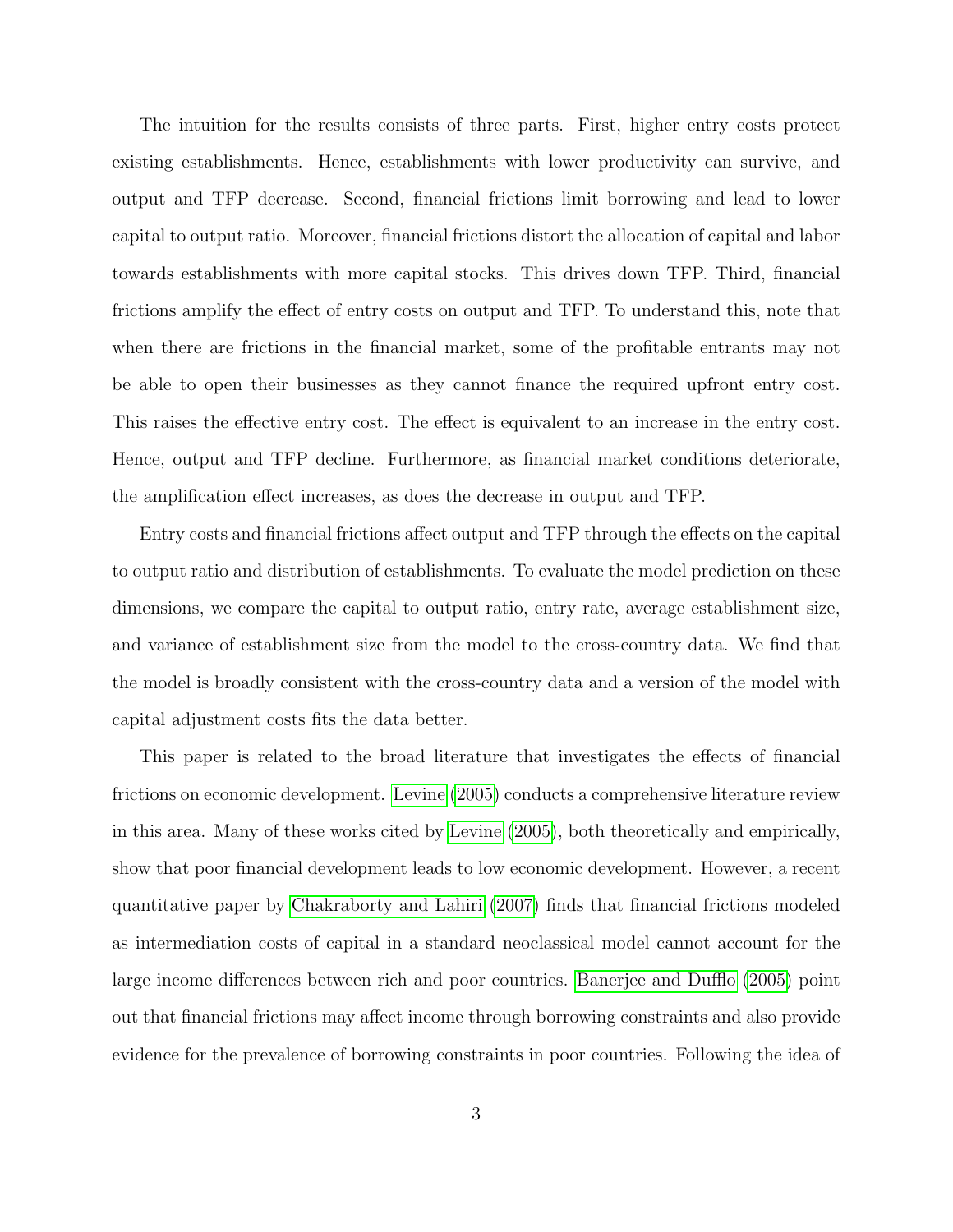modeling financial frictions as borrowing constraints, [Amaral and Quintin](#page-27-3) [\(2010\)](#page-27-3) and [Buera](#page-27-4) [et al.](#page-27-4) [\(2011\)](#page-27-4) show that financial frictions can generate sizable differences in output and TFP across countries, and [D'Erasmo and Boedo](#page-28-4) [\(2012\)](#page-28-4) find that the financial market structure and the costs of informality have important quantitative implications for cross-country TFP differences.

This paper is also related to several other papers in the literature that emphasize the importance of entry costs on cross-country income and TFP differences. [Barseghyan and DiCe](#page-27-5)[cio](#page-27-5) [\(2011\)](#page-27-5) quantify the effect of entry costs on economic development, and [Moscoso Boedo](#page-29-6) [and Mukoyama](#page-29-6) [\(2012\)](#page-29-6) analyze the effects of entry costs and firing costs on cross-country differences in income and productivity. We view this paper as a complement to these works of entry costs and financial frictions on cross-country income and TFP differences. We develop an industry model that incorporates both entry costs and financial frictions, allowing us to investigate how the interaction between entry costs and financial frictions affects income and TFP. Moreover, the simulations based on the calibrated model show that the interaction is quantitatively important. Our findings are consistent with [Midrigan and Xu](#page-29-7) [\(2013\)](#page-29-7) which find that financial frictions generate small losses from misallocation, but potentially sizable losses from the inefficiently low level of entry because traditional producers cannot borrow to overcome the barriers to entry to enter the modern sector.

This paper is connected to the literature that studies the relationship between various policies and the cross-country income and TFP differences. For instance, [Parente and](#page-29-8) [Prescott](#page-29-8) [\(1999\)](#page-29-8) and [Herrendorf and Teixeira](#page-28-5) [\(2011\)](#page-28-5) examine the role of monopoly rights in blocking the use of more efficient technologies, while [Lagos](#page-29-9) [\(2006\)](#page-29-9) examines how labor market institutions affect TFP. [Erosa and Cabrillana](#page-28-6) [\(2008\)](#page-28-6) investigate the role of poor contract enforcement in explaining the use of inefficient technologies and low TFP in poor countries, and [Guner et al.](#page-28-7) [\(2008\)](#page-28-7) and [Restuccia and Rogerson](#page-29-10) [\(2008\)](#page-29-10) study the effect of size-dependent policies on macroeconomic aggregates.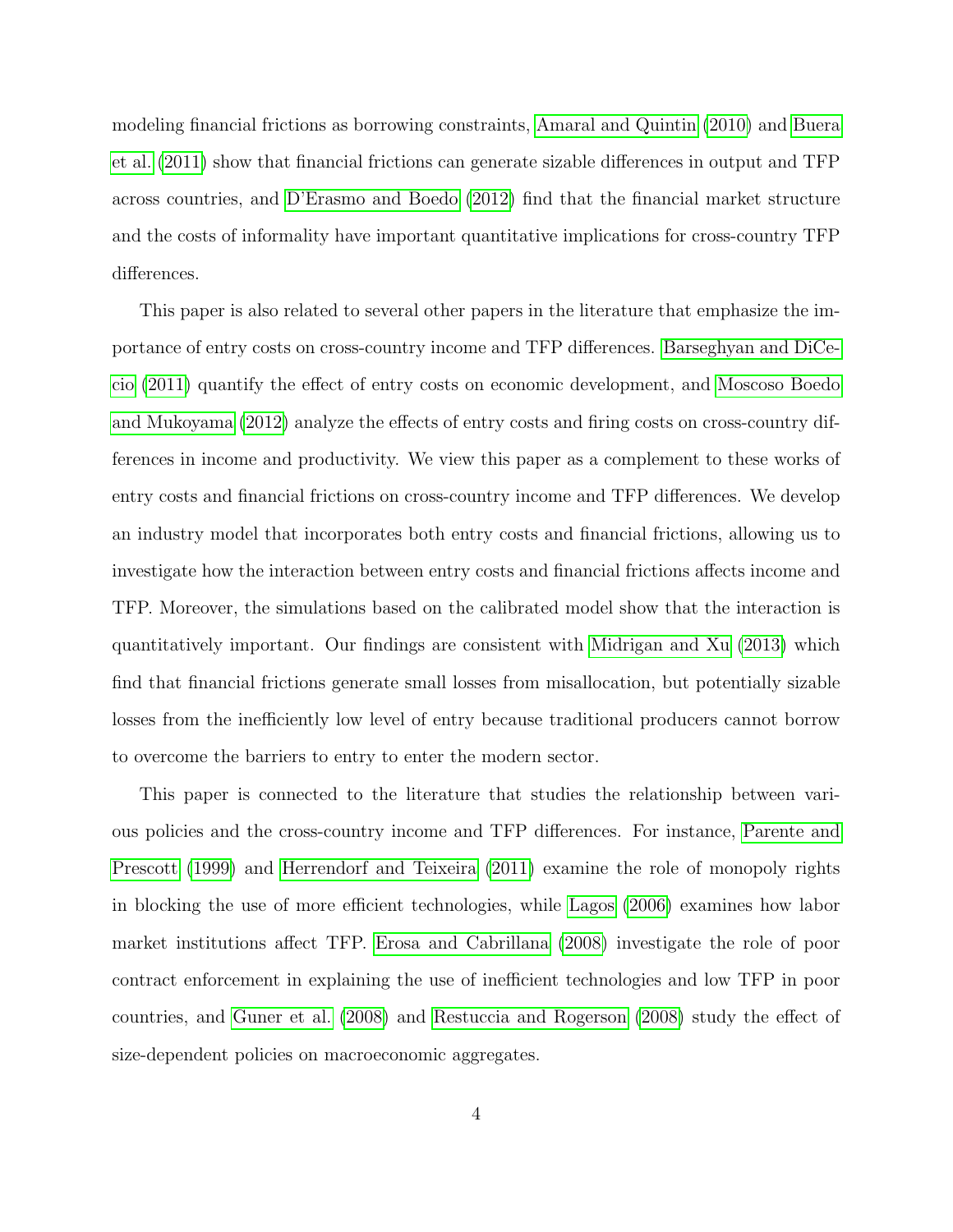The rest of the paper is organized as follows. Section 2 presents the model and defines the steady state equilibrium. Section 3 describes the calibration strategy. Section 4 assesses the quantitative implication of the calibrated model and the robustness of the results. Section 5 concludes the paper.

## 2 The Economy

We consider a discrete-time model with heterogeneity in establishment level productivity. The model can be best described as embedding borrowing constraints in the industry model studied by [Hopenhayn and Rogerson](#page-28-3) [\(1993\)](#page-28-3). In the model economy, an establishment must finance capital and the fixed production cost ahead of production by borrowing from an imperfect financial market. More importantly, there are many potential entrants who can enter after paying a front-loaded set-up cost upon entry, and this cost must also be financed. The details follow.

### 2.1 Production

### 2.1.1 Technology

The production unit is the establishment. There is a continuum of existing establishments that differ in their productivity z. Each of these establishments hires labor, invests in capital, and produces according to the following production function:

$$
y = zk^{\alpha}h^{\gamma},\tag{2.1}
$$

where the individual establishment productivity  $z$  changes over time. Specifically,  $z$  is the same as the last period value with probability  $\lambda$ , and evolves according to the distribution  $F(z)$  with probability  $1 - \lambda$ . The parameter  $\lambda$  controls the persistence of the idiosyncratic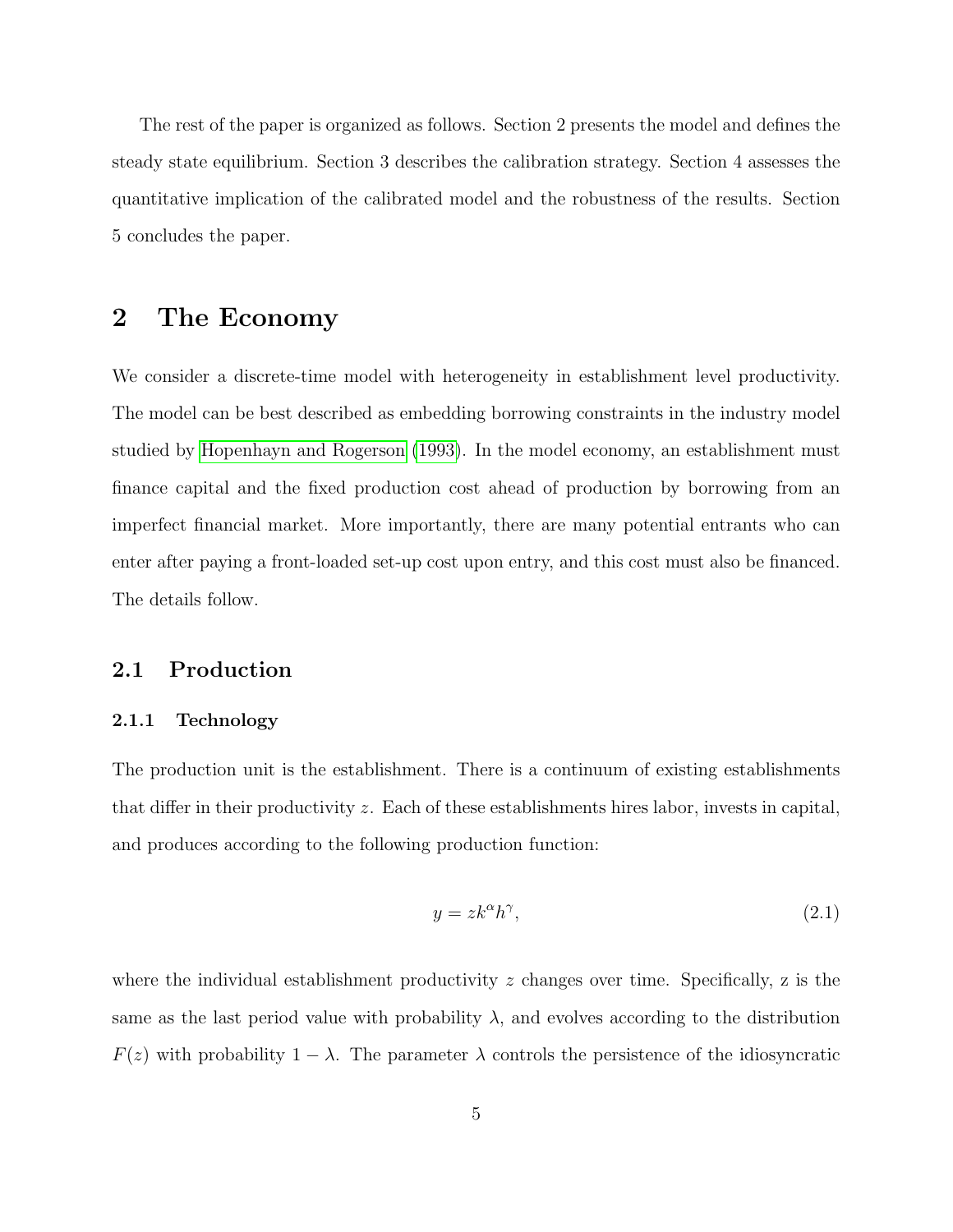productivity shock. The establishment's production technology is assumed to be decreasing returns to scale, i.e.,  $\alpha + \gamma < 1$ . To stay in operation, each establishment must pay a fixed production cost f every period, measured in the unit of output. As in [Hopenhayn and Roger](#page-28-3)[son](#page-28-3) [\(1993\)](#page-28-3), the fixed production cost generates an explicit exit and prevents establishments from staying in the economy while not producing. Capital is owned by establishments. We use  $k_{-1}$  to denote the establishment's capital holdings during the last period and k to denote the optimal choice of capital in the current period. The capital good is homogenous across establishments and can be freely traded in the market. Hence, if  $k > (1 - \delta)k_{-1}$ , establishments expand and raise capital, and otherwise, establishments downsize and sell capital in the market.

#### 2.1.2 Financial Market

The financial market consists of many competitive intermediaries who receive deposits and lend to establishments at a constant rate r. We assume that borrowing and lending are within the same period and that establishments cannot default on the debt. Thus, the zeroprofit condition for the intermediaries implies that the interest rate paid on the deposit is also r.

An establishment's ability to borrow is limited by its prospect and current capital holdings. For simplicity, we assume that an establishment can borrow up to a fraction  $\eta$  of its discounted life-time profits. Each establishment finances capital and fixed production cost, and the borrowing constraint is described as follows:

<span id="page-6-0"></span>
$$
k - (1 - \delta)k_{-1} + f \le \eta v(z, k_{-1}),\tag{2.2}
$$

where  $v(z, k_{-1})$  represents the value of an establishment, and the establishment's state at the beginning of a period is summarized by  $(z, k_{-1})$ . The credit constraint imposes an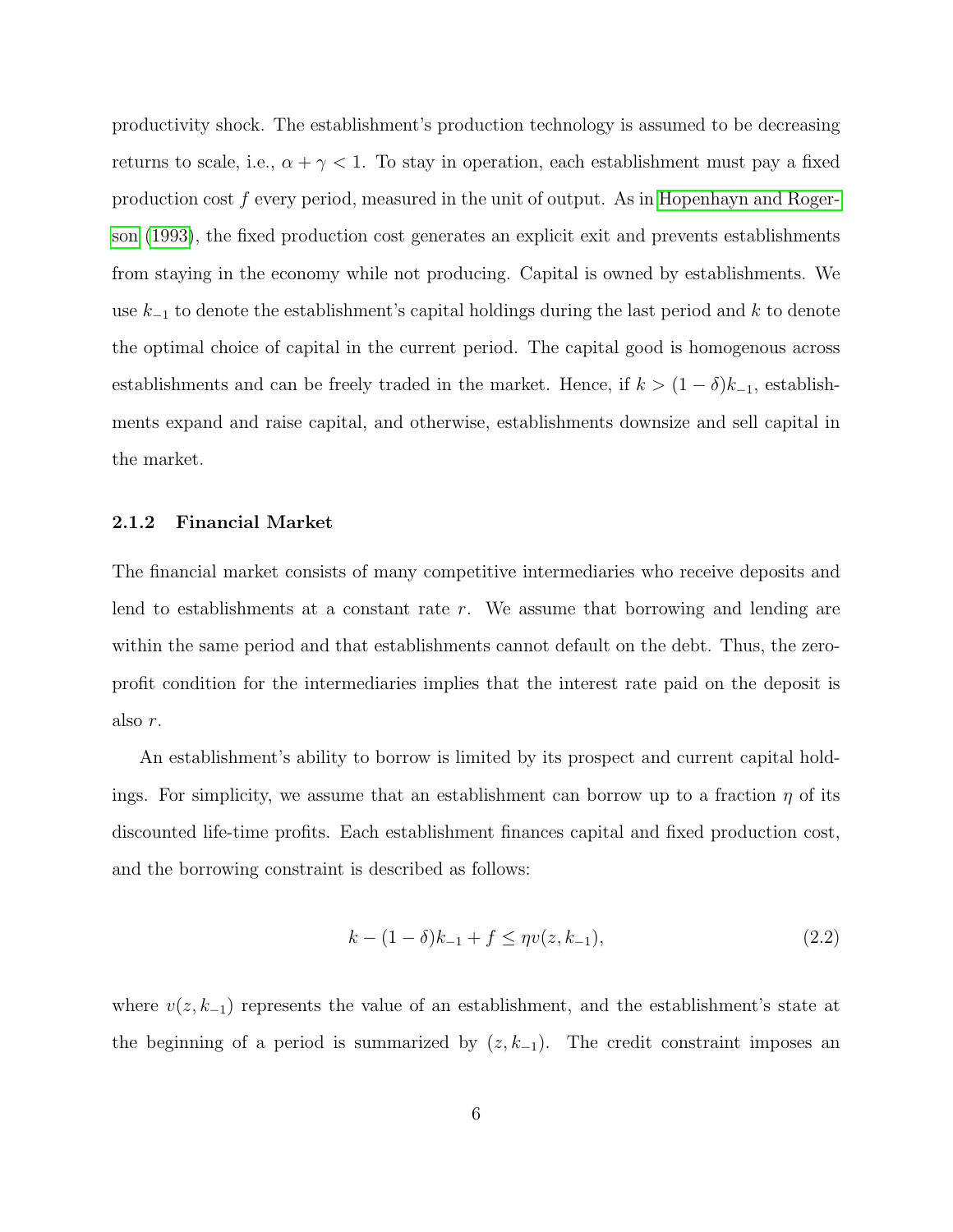upper bound on the current period capital usage. As demonstrated later in this section,  $v(z, k_{-1})$  is increasing in both z and  $k_{-1}$ . Hence, the credit constraint captures the idea that establishments with more collateral and better productivity can borrow more from the financial market.<sup>[2](#page-7-0)</sup> The development of financial markets differs across countries due to differences in contract enforcement. For simplicity, we use  $\eta$  to capture the degree of financial development in different countries with the interpretation that a larger  $\eta$  represents a better financial market.

The timing of decisions within a period is as follows. At the beginning of a period, the productivity z realizes. After seeing the new productivity, an establishment with capital holding  $k_{-1}$  can choose to stay in operation if the continuation value is larger than the value of its non-depreciated capital, or exit otherwise. If the establishment decides to stay, it chooses how much labor to hire, how much capital to use, and therefore, how much money to borrow from the financial market, taking into account the borrowing constraint. At the end of the period, production takes place, and the establishment repays the debt. If the establishment decides to exit, it sells its capital and exits the market.

Subject to the borrowing constraint [\(2.2\)](#page-6-0) and the non-negativity constraint on capital, an establishment's value  $v(z, k_{-1})$  measured immediately after the realization of productivity is given by:

<span id="page-7-1"></span>
$$
v(z, k_{-1}) = \max_{k, h} z k^{\alpha} h^{\gamma} - wh - (1 + r)(k - (1 - \delta)k_{-1} + f) + \beta \lambda \max[v(z, k), (1 + r)(1 - \delta)k]
$$

$$
+ \beta (1 - \lambda) \int \max[v(z', k), (1 + r)(1 - \delta)k] dF(z')
$$
(2.3)

An establishment's value consists of its current period profit and the next period's value, which reflects the evolution of productivity and the establishment's staying or exiting decision as indicated by the maximization operator nested on the right-hand side. When exiting, an

<span id="page-7-0"></span><sup>&</sup>lt;sup>2</sup>[Buera et al.](#page-27-4) [\(2011\)](#page-27-4) and [Amaral and Quintin](#page-27-3) [\(2010\)](#page-27-3) derive the borrowing constraint endogenously through contractual enforcement and their borrowing constraints have the same properties.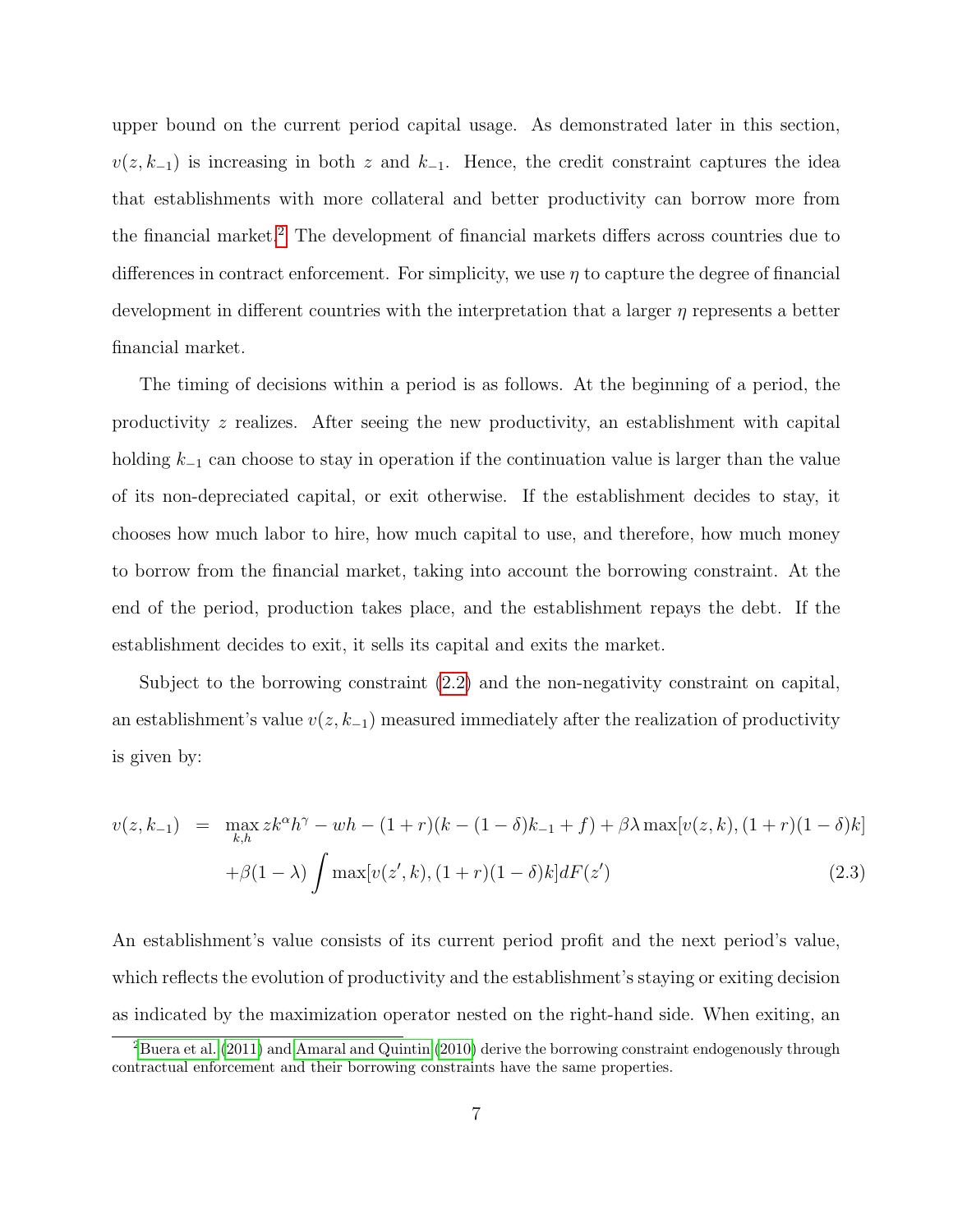establishment can sell its non-depreciated capital  $(1 - \delta)k$  and earn interest on the proceeds, as described by the second term inside the maximization operator. As there is no distortion in the labor market, the first order condition implies  $h = \left(\frac{zk^{\alpha}\gamma}{w}\right)^{\frac{1}{1-\gamma}}$ .

The value function [\(2.3\)](#page-7-1) implicitly defines three types of establishments: expanding, downsizing, and exiting establishments. The expanding establishments raise capital and the fixed production cost through borrowing from the financial market. The downsizing establishments sell the extra capital and deposit the proceeds and also borrow from the financial market to pay for the fixed production cost.[3](#page-8-0) The exiting establishments sell their capital and earn interest.

If the financial market is perfect, equation [\(2.2\)](#page-6-0) will not bind. In this case, regardless of their capital holdings, establishments can always borrow the optimal amount of capital as determined only by the productivity. Hence, all the decision rules, including usage of capital and labor and the stay/exit decision, only depend on productivity. However, if the financial market is imperfect, the decision rules will depend on both z and  $k_{-1}$ . In particular, the capital usage could be either less or greater than the level in the perfect financial market for an establishment with the same state  $(z, k_{-1})$ . On the one hand, equation  $(2.2)$  sets an upper bound for  $k$  and may force some establishments to operate on a smaller scale; on the other hand, establishments with larger  $k_{-1}$  and smaller z have some probability of drawing a better productivity in the future and optimally choosing to hold more capital.

When the financial market is perfect, the stay/exit decision does not depend on capital holdings, as it is characterized by a cutoff rule for z. In contrast, when the financial market is imperfect, an establishment with more capital holdings can operate on a larger scale, as more capital holdings imply not only that the establishment has more capital to begin with

<span id="page-8-0"></span><sup>3</sup>As the borrowing and lending rates are the same, this is equivalent to the following: the downsizing establishment sells the extra capital and uses the proceeds to pay for the fixed production cost. If the fixed production cost is large, the establishment finances the difference, and if the proceeds are large, the establishment deposits the extra proceeds.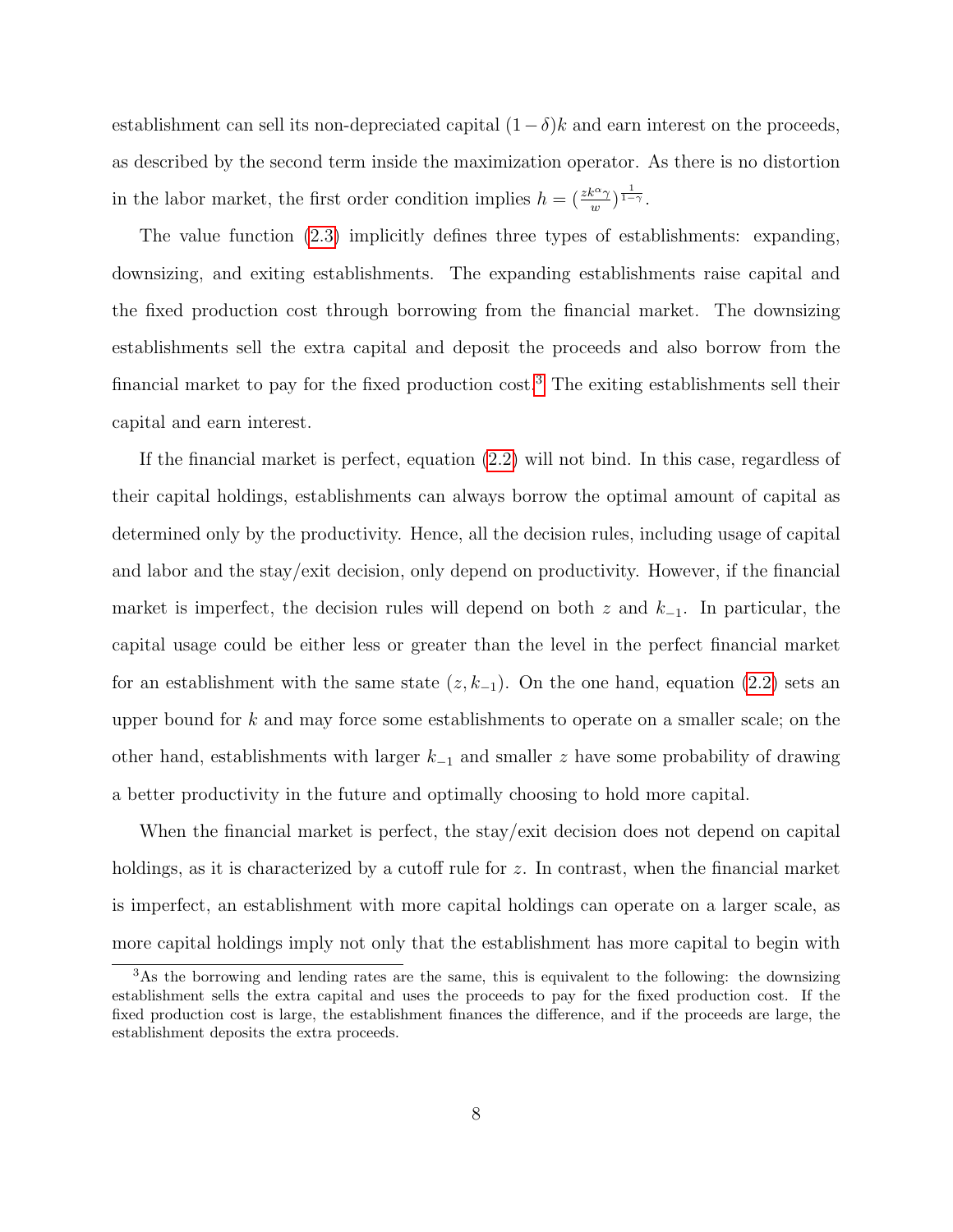<span id="page-9-0"></span>but also that the establishment can borrow more from the financial market because  $v$  is an increasing function  $k_{-1}$ , as established in the following lemma.

**Lemma 1** (i)  $v(z, k_{-1})$  is increasing in z and  $k_{-1}$ ; (ii)  $v(z, k_{-1}) - (1+r)(1-\delta)k_{-1}$  is increasing in  $k_{-1}$ .

### Proof: See appendix.

As v is increasing in z, the decision to stay or exit is characterized by a cutoff rule for z at a given value of  $k_{-1}$ . In particular, the rule is to exit if z is below the cutoff value and to stay otherwise. Lemma [1](#page-9-0) (ii) proves that an increase in  $k_{-1}$  leads to a greater increase in v. It follows that the decision to stay or exit is also characterized by a cutoff rule for  $k_{-1}$  at a given value of z. Moreover, the monotonicity proven in lemma [1](#page-9-0) also implies the monotonicity of the cutoff values. Specifically, the cutoff value of  $k_{-1}$  becomes smaller as z increases and the cutoff value of z becomes smaller as  $k_{-1}$  increases.

### 2.1.3 Entry

There is a continuum of an infinite amount of ex ante identical establishments that can enter each period after paying the entry cost  $f_e$ , measured in the unit of output. To pay the entry cost, the entrant can borrow from the financial market at the rate r up to the fraction  $\eta$ of its value of entry. The debt is, again, within the period and must be repaid at the end of the period. Once the entry cost is paid, each establishment receives a productivity draw z from the same distribution as the existing establishments  $F(z)$ . The productivity draws are i.i.d across entering establishments. After the productivity draw is realized, the entering establishment decides to stay or exit. If the establishment chooses to stay, it then decides how much to borrow and how much to produce. The borrowing constraint for entrants choosing to stay is as follows:

$$
k + f + f_e \le \eta v(z, 0). \tag{2.4}
$$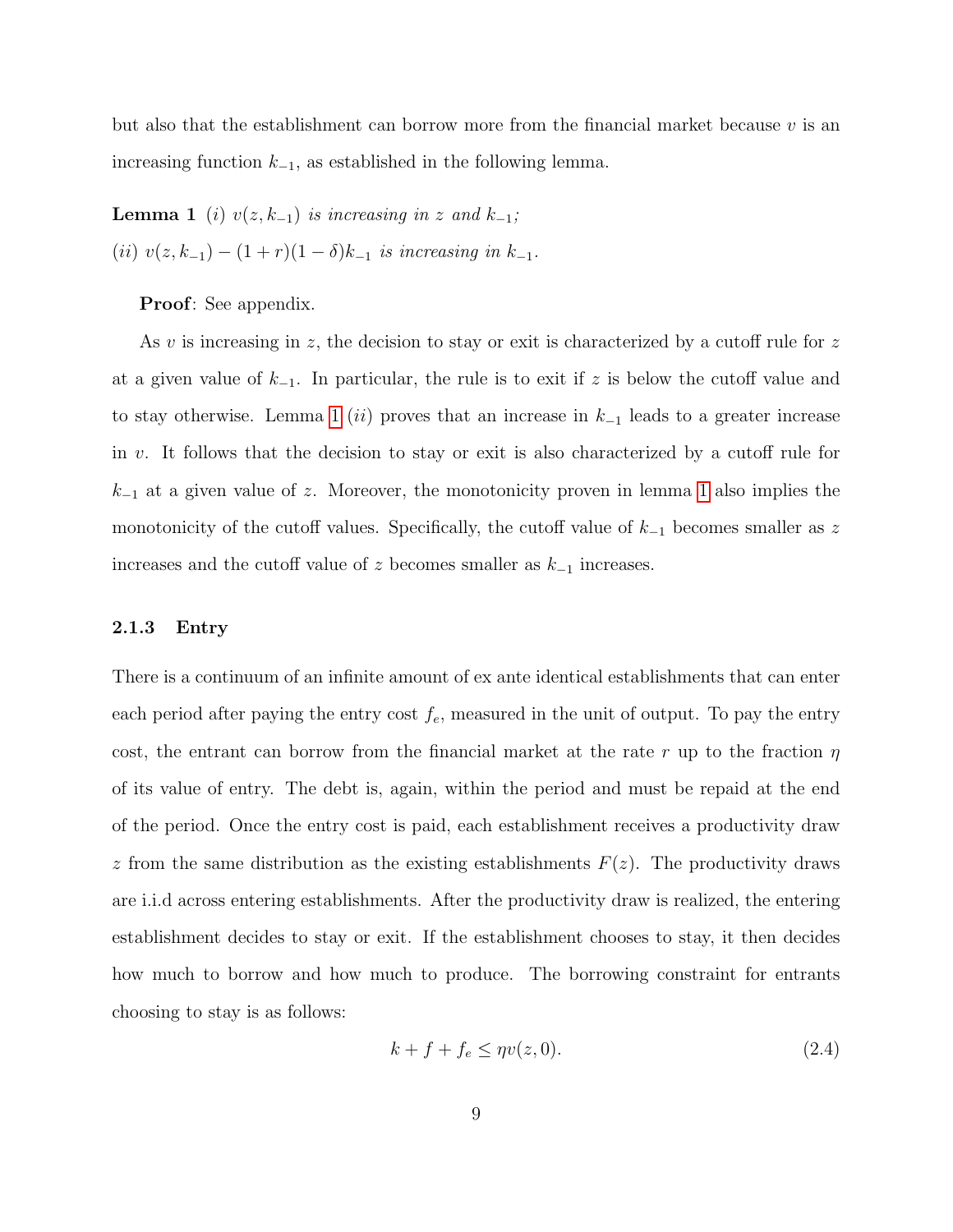#### Perfect Financial Market

As in [Hopenhayn and Rogerson](#page-28-3) [\(1993\)](#page-28-3), as there is an infinite amount of potential entrants in each period, the value of entry for an entering establishment should not exceed the entry cost in the equilibrium when the financial market is perfect. In this economy, the entrant, after paying the entry cost, is in the same position as the existing establishment with the same productivity and zero capital. Hence, when making the stay/exit decision, the entrant will compare the value of staying  $v(z, 0)$  with the value of exiting 0. Thus, the free entry condition can be described as follows:

<span id="page-10-0"></span>
$$
\int \max(v(z,0),0)dF(z) - rf_e \le f_e \tag{2.5}
$$

where  $f_e$  on the right-hand side denotes the entry cost and  $rf_e$  on the left-hand side is the interest payment on the entry cost. The integral is taken over all the possible productivity draws. For future reference, note that the left-hand side of [\(2.5\)](#page-10-0) denotes the value of entry for a new establishment.

If there is no financial friction, the free-entry condition [\(2.5\)](#page-10-0) must hold in the steady state equilibrium. In this paper, we will focus on the steady state equilibrium with entry and exit.<sup>[4](#page-10-1)</sup> As proven in [Hopenhayn](#page-28-2)  $(1992)$ , if a steady state equilibrium with entry and exit exists, it is a unique equilibrium and [\(2.5\)](#page-10-0) will hold with equality. Otherwise, more establishments will enter and produce, which drives down the value of entry until it is no longer profitable for more establishments to enter.

#### Imperfect Financial Market

When there are financial frictions, the free-entry condition may not hold in the steady state equilibrium. To see this, note that as for an existing establishment, a new establishment can only borrow up to  $\eta$  fraction of its value of entry. Hence, if  $f_e$  is greater than the

<span id="page-10-1"></span><sup>4</sup>This equilibrium exists for all the simulations in section 5.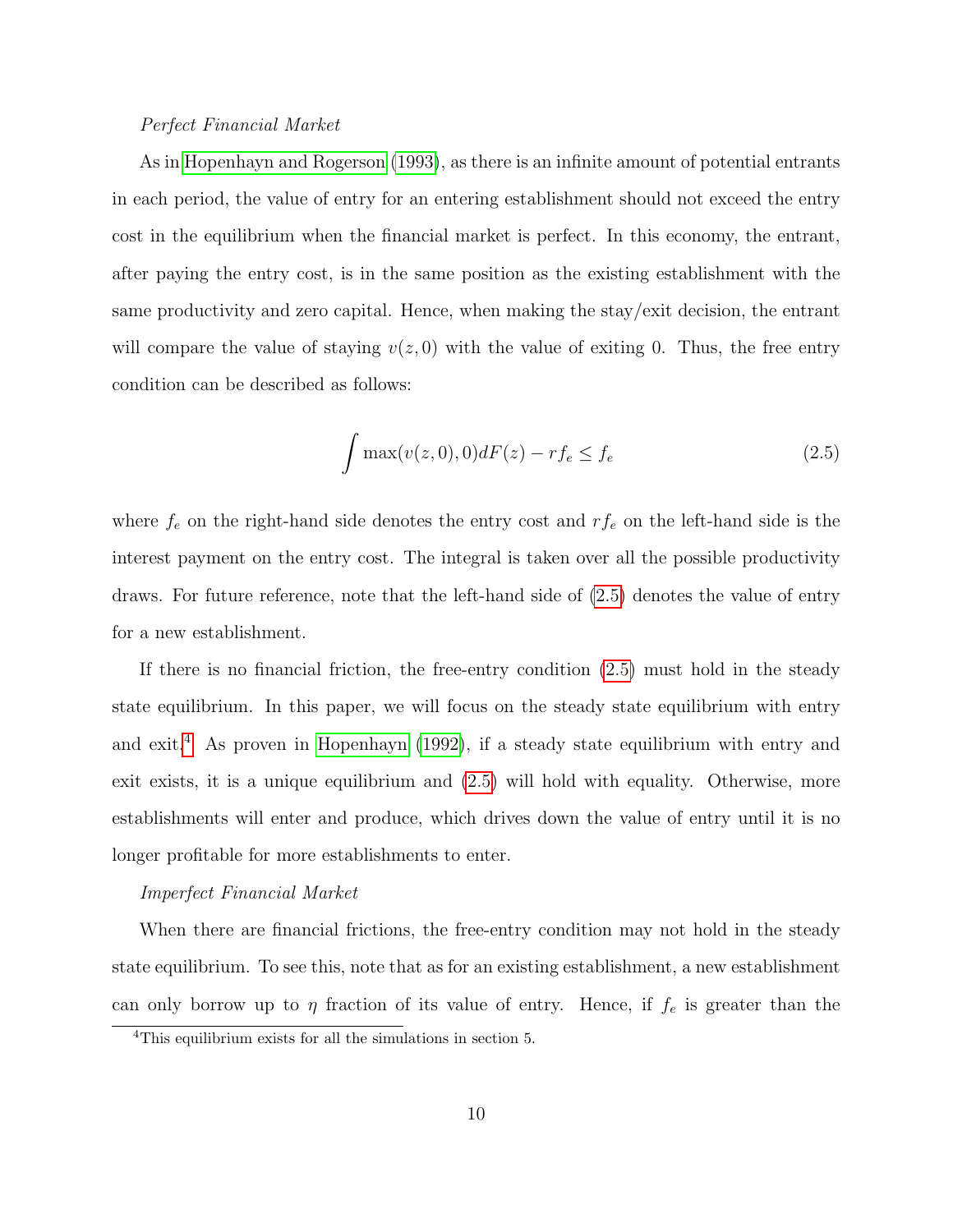borrowing limit for a potential entrant, no establishment can pay the up-front cost to enter. In such cases, a steady state equilibrium with entry and exit cannot exist even when the freeentry condition holds. This implies that  $f_e$  must be less than or equal to the borrowing limit for a new establishment in the steady state equilibrium. As the left-hand side of equation [\(2.5\)](#page-10-0) is the value of entry for a new establishment, the borrowing constraint is as follows:

$$
\eta\{\int \max(v(z,0),0)dF(z) - f_e r\} \ge f_e \tag{2.6}
$$

Simple manipulation gives

<span id="page-11-0"></span>
$$
\int \max(v(z,0),0)dF(z) - f_e r \ge \frac{f_e}{\eta}
$$
\n(2.7)

If  $\eta \geq 1$ , there is no contradiction between equations[\(2.5\)](#page-10-0) and [\(2.7\)](#page-11-0), and therefore, the free-entry condition will hold with equality in the equilibrium. This implies that if the friction in the financial market is moderate, all the profitable new establishments can borrow  $f_e$ , and the entry decision is not distorted. However, if  $\eta$  < 1, the entry decision is distorted, and the free-entry condition cannot hold in equilibrium. In such cases, the entrant's borrowing constraint [\(2.7\)](#page-11-0) binds. Otherwise, more establishments can acquire the up-front cost  $f_e$  from the financial market, and it is also profitable for these establishments to enter because the value of entry is greater than the entry cost. This drives up the labor demand and wage rate, therefore driving down the value of entry until equation [\(2.7\)](#page-11-0) holds with equality.

For future reference, note that from equations  $(2.5)$  and  $(2.7)$ , it is evident that when  $\eta \geq 1$ , the value of entry equals to the entry cost  $f_e$ , but when  $\eta < 1$ , the value of entry equals to  $\frac{f_e}{\eta}$ . Thus, when  $\eta < 1$ ,  $\frac{f_e}{\eta}$  can be viewed as the effective entry cost, as the entrants make entry decisions according to  $\frac{f_e}{\eta}$  instead of  $f_e$ , and therefore output and TFP also adjust according the effective entry cost. Hence, as long as  $\eta$  is small, even if the entry cost is not substantial, the effective entry cost could still be significantly large. This implies that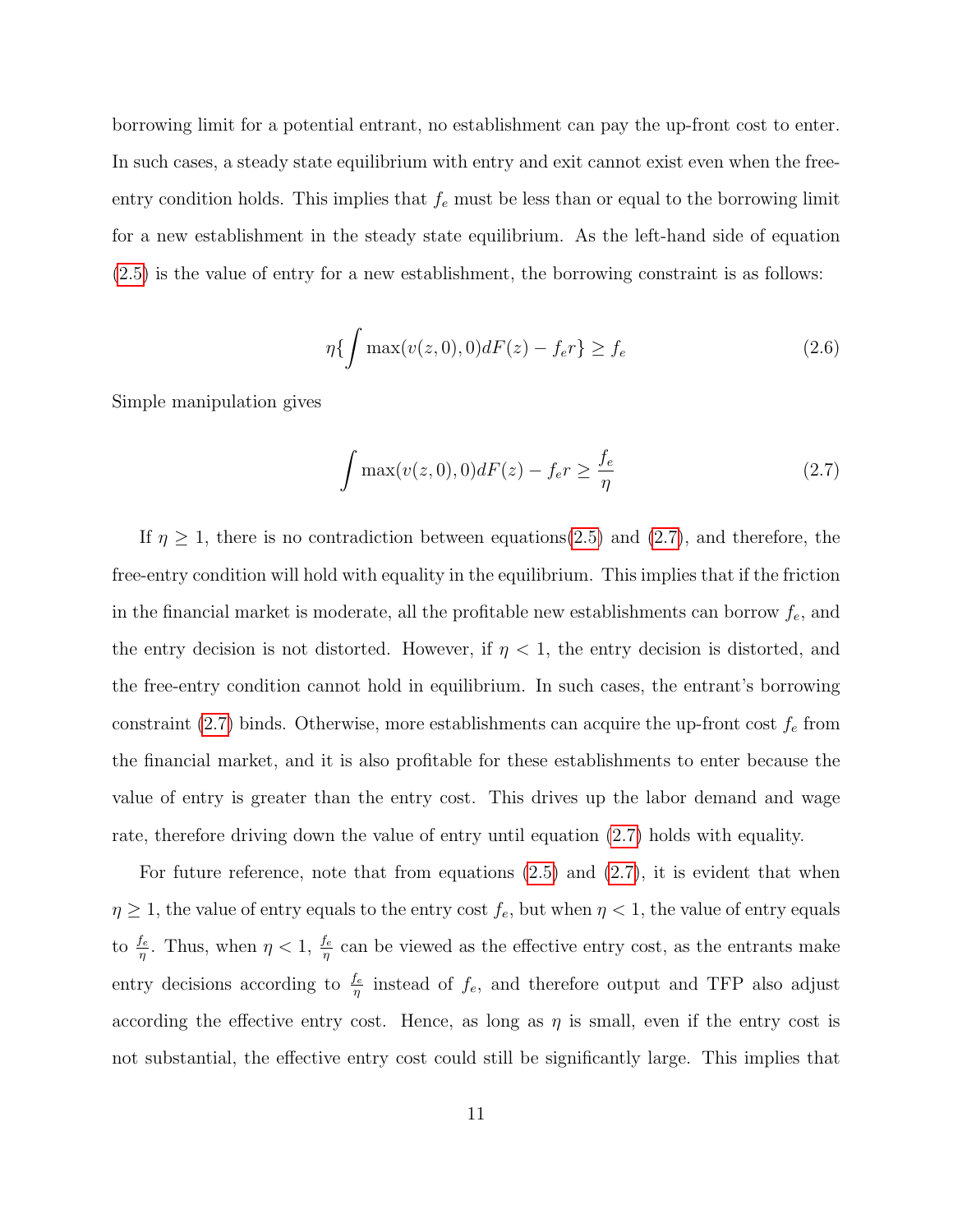financial frictions interact with entry costs and amplify the effects of entry costs on crosscountry incomes and TFP differences by boosting the effective entry cost. Moreover, the magnitude of the amplification effect depends on the severity of the friction.

### 2.2 Household

There is an infinitely lived representative household who inelastically supplies one unit of labor each period and values a single consumption good  $c$  according to the utility function:

$$
\sum_{t=0}^{\infty} \beta^t log(c_t),
$$

where  $0 < \beta < 1$  is the discount factor. The household can deposit its savings a and earn interest at rate r from the financial intermediaries. The household also owns all the establishments in the economy. Let  $W(a)$  denote the value function of the household. The problem of the representative household is given by:

$$
W(a) = \max_{c,a'} log(c) + \beta W(a')
$$
  
s.t.  $c + a' = w + a(1+r) + \Pi,$  (2.8)

where w is the wage rate and  $\Pi$  is the total profits generated by the production sector.

A simple manipulation of the first order condition implies that if a stationary equilibrium exists,  $r=\frac{1}{\beta}$  $\frac{1}{\beta}.$ 

## 2.3 Definition of the Steady State Equilibrium

A steady state competitive equilibrium is composed of: prices w and r, value functions  $W(a)$ and  $v(z, k_{-1})$ , a measure of productive establishments  $\mu(z, k_{-1})$ , total profit  $\Pi$ , a mass of entry M, policy functions  $c(a)$ ,  $a'(a)$ ,  $h(z, k_{-1})$ ,  $k(z, k_{-1})$ , and the stay/exit decision  $x(z, k_{-1})$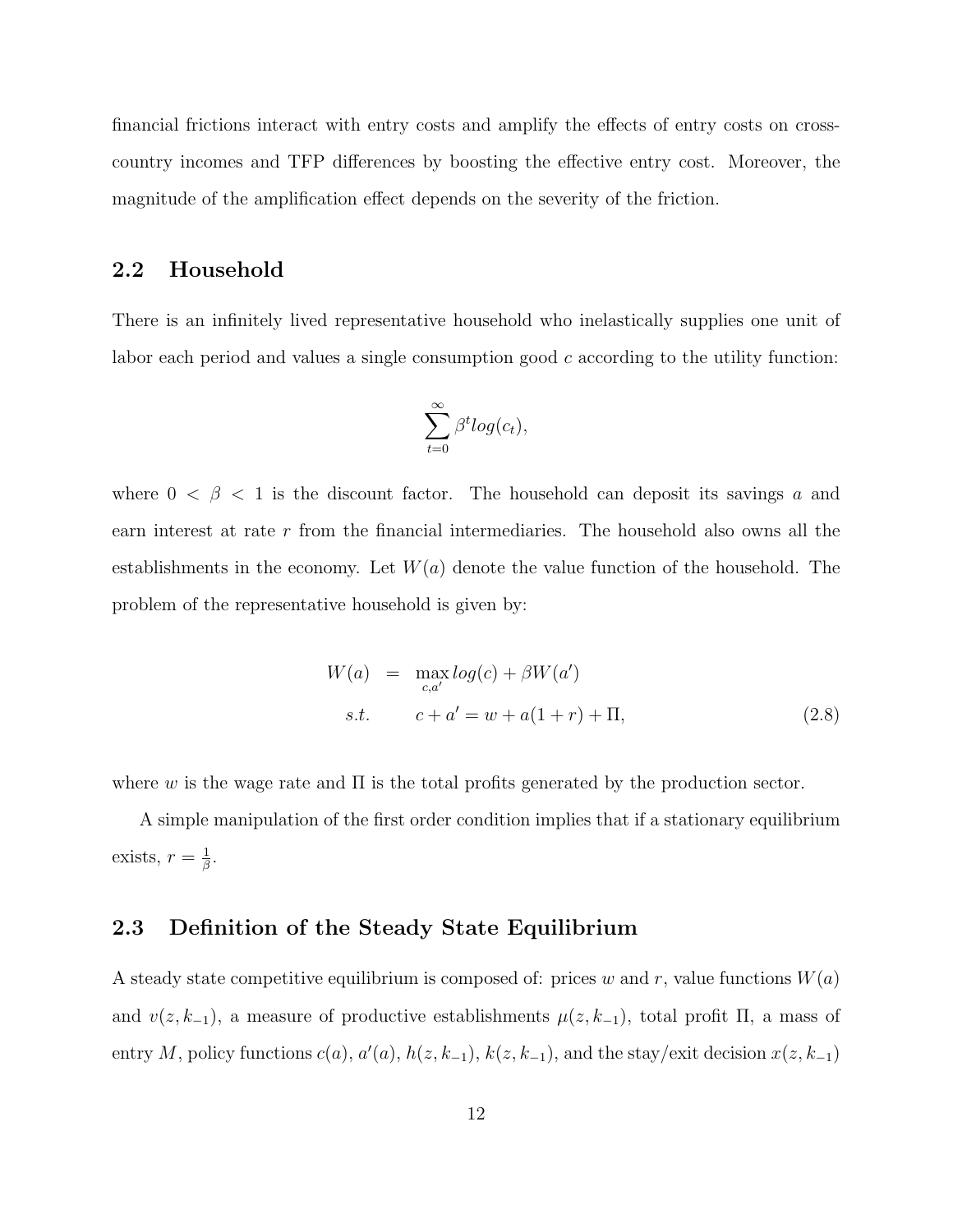with the convention that  $x(z, k_{-1}) = 1$  corresponds to stay and  $x(z, k_{-1}) = 0$  corresponds to exit, such that:

- (i) Given prices, all agents solve their maximization problems.
- (*ii*)  $r = 1/\beta$ .
- (*iii*) If  $\eta \ge 1$ , [\(2.5\)](#page-10-0) holds with equality and if  $\eta < 1$ , [\(2.7\)](#page-11-0) holds with equality.
- $(iv)$   $\mu$  is time-invariant.
- (v) Labor, good, and credit market clear:

<span id="page-13-0"></span>
$$
1 = \int h(z, k_{-1}) d\mu(z, k_{-1}), \tag{2.9}
$$

<span id="page-13-1"></span>
$$
c(a) + \delta K = Y - \int f d\mu(z, k_{-1}) - M f_e,
$$
\n(2.10)

<span id="page-13-2"></span>
$$
a = \delta K + \int f d\mu(z, k_{-1}) + M f_e,
$$
\n(2.11)

where K and Y are defined as  $K = \int k(z, k_{-1}) d\mu(z, k_{-1})$  and  $Y = \int zk(z, k_{-1})^{\alpha} h(z, k_{-1})^{\gamma} d\mu(z, k_{-1})$ . (*vi*) Profit  $\Pi$  is as follows:

<span id="page-13-3"></span>
$$
\Pi = Y - w - \delta K(1+r) - (1+r) \int f d\mu(z, k_{-1}) - M f_e(1+r). \tag{2.12}
$$

The labor market and good market clearing conditions [\(2.9\)](#page-13-0) and [\(2.10\)](#page-13-1) are standard. To understand the credit market clearing condition [\(2.11\)](#page-13-2), note that the deposits received by the financial intermediary come from three sources: household savings, capital sold by downsizing and exiting establishments. The lending by the financial intermediary is applied to three sources: capital raised by expanding establishments, fixed production costs and entry costs. In the steady state equilibrium, the economy-wide capital stock equalize across periods, and new capital must be raised only to replace the depreciated capital. Hence, the credit market clearing can be described as in equation [\(2.11\)](#page-13-2). The total profit received by the household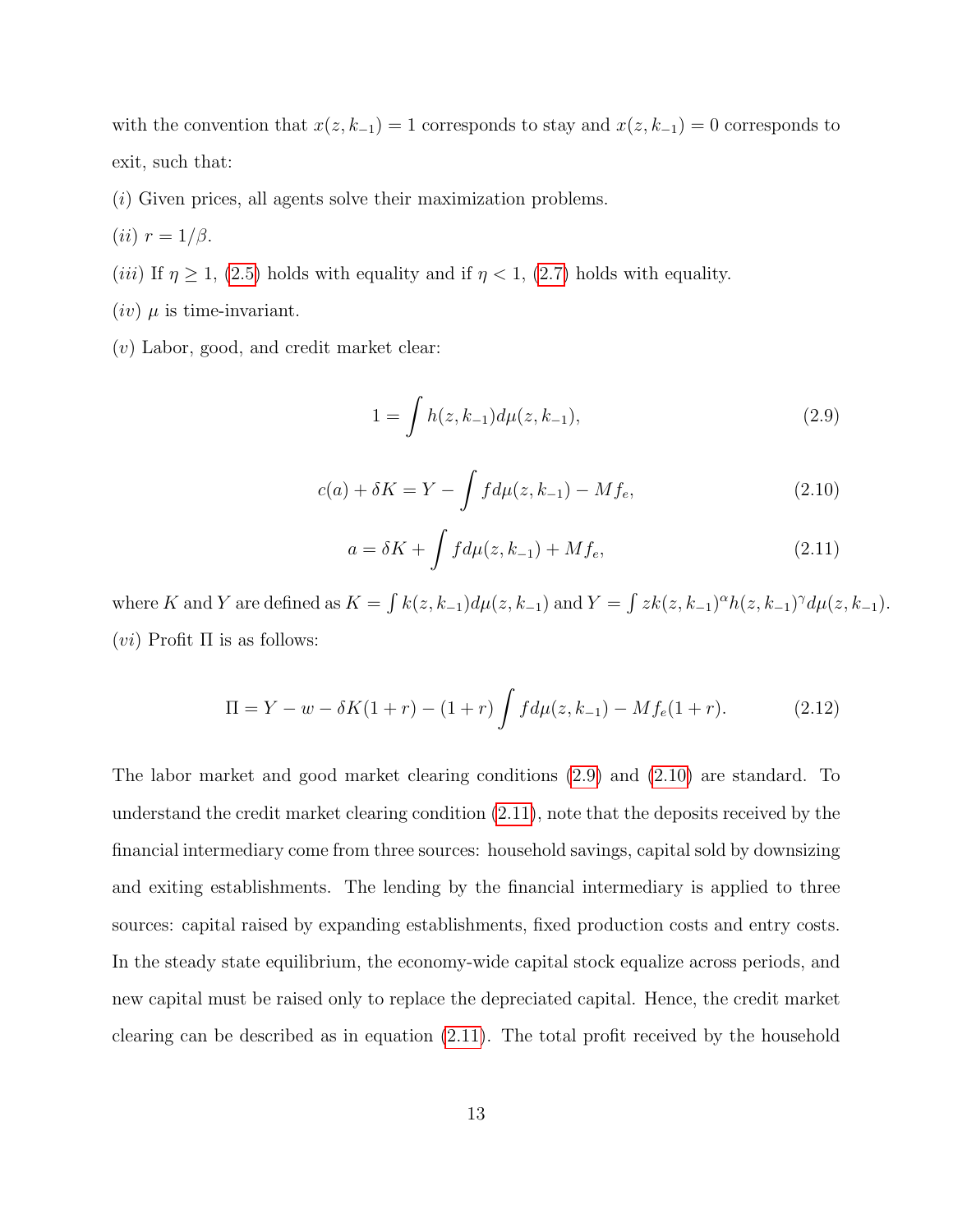is the aggregation of current period profits net of the entry costs. Equation [\(2.12\)](#page-13-3) can then be derived using the labor market and the credit market clearing conditions.

## <span id="page-14-3"></span>3 Calibration

This section calibrates the parameters to match observations in the steady state to data in the U.S. economy. For this purpose, the U.S. economy is treated as an economy without distortion in the financial market.<sup>[5](#page-14-0)</sup> We assume that one period in the model corresponds to one year in the data, and therefore, we target the steady state interest rate  $r$  to be  $4\%$  per year. This implies that  $\beta = 0.96$ . We follow the literature and set the returns to scale in the establishment level to be 0.8, and we set the capital share to be one-third of the returns to scale and the labor share to be two-thirds of the returns to scale.[6](#page-14-1) This indicates that  $\alpha = 0.27$  and  $\gamma = 0.53$ . To calibrate the depreciation rate, we follow [Guner et al.](#page-28-7) [\(2008\)](#page-28-7) and target the capital to output ratio in the U.S. business sector to be 2.3 and the implied  $\delta$  to be 0.08.

To calibrate the persistence of the productivity process  $\lambda$ , we target the entry/exit rates of U.S. establishments. The most recent value is approximately 10% as reported by the U.S Census Business Dynamics Statistics (BDS).<sup>[7](#page-14-2)</sup> We assume a lognormal distribution  $F(z)$ with support  $[0, z_{max}]$  for the productivity process. In an economy without financial frictions, all establishments operate at their optimal scale and the establishment employment level is uniquely determined by z for any given price. Hence  $z_{max}$  can be inferred from the maximum employment level of establishments in the steady state equilibrium, which we assume to be

<span id="page-14-0"></span> $5$ The financial market in the U.S. is certainly not perfect. Hence, the quantitative results in section 4 should be interpreted as the effects of financial frictions on income and TFP relative to the U.S.

<span id="page-14-1"></span><sup>&</sup>lt;sup>6</sup>The return to scale parameter is found to be between 0.8 and 0.9. See, for example, [Basu](#page-27-6) [\(1996\)](#page-27-6). [Veracierto](#page-30-0) [\(2001\)](#page-30-0), [Chang](#page-28-8) [\(2000\)](#page-28-8), [Atkeson and Kehoe](#page-27-7) [\(2005\)](#page-27-7), and [Guner et al.](#page-28-7) [\(2008\)](#page-28-7). Section 4.4.2 discusses the results for the return to scale of 0.9.

<span id="page-14-2"></span><sup>7</sup>The data can be found in the table "Economy Wide" at the following webpage: [http://www.census.](http://www.census.gov/ces/dataproducts/bds/data_estab.html) [gov/ces/dataproducts/bds/data\\_estab.html](http://www.census.gov/ces/dataproducts/bds/data_estab.html).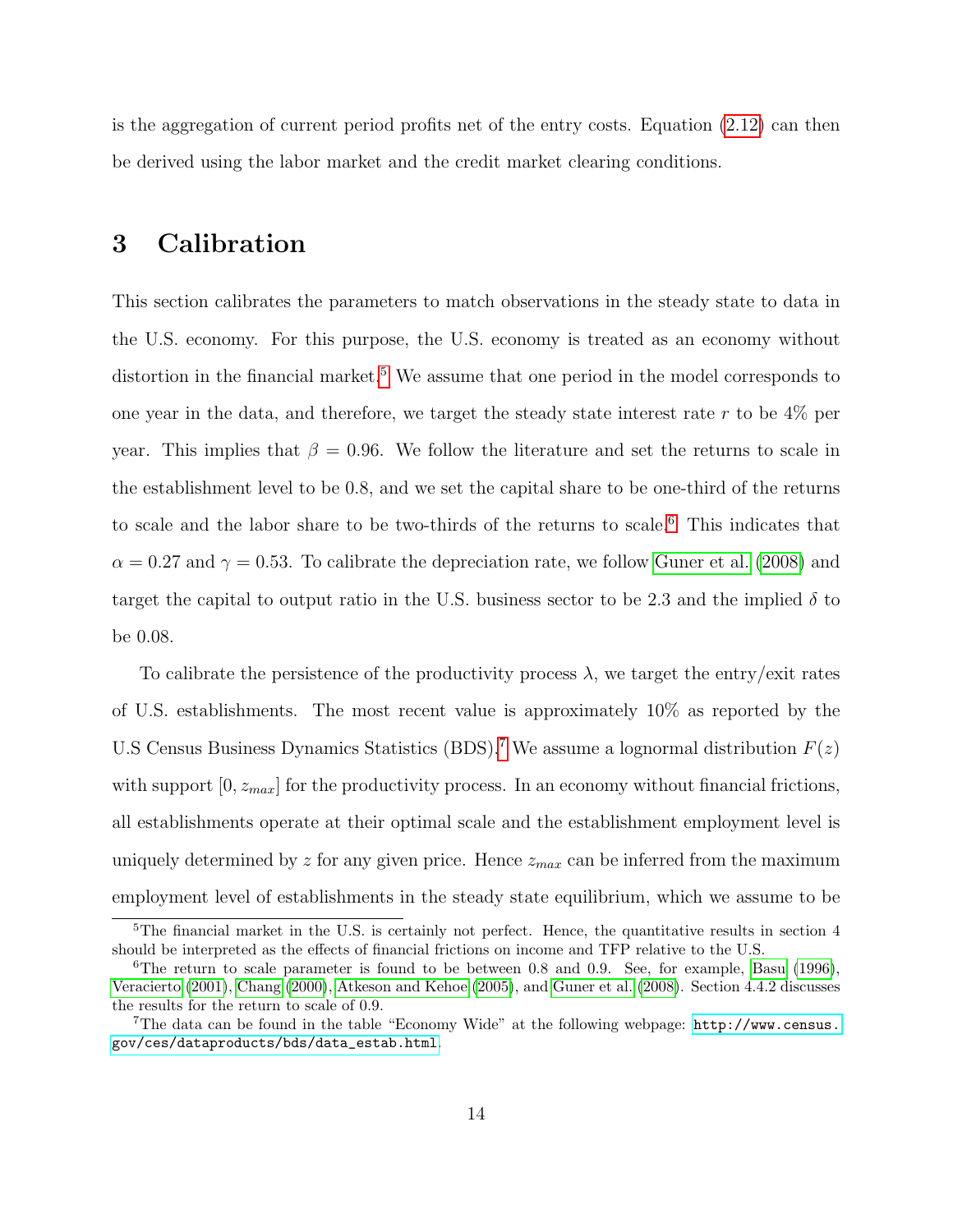1500 as in [Moscoso Boedo and Mukoyama](#page-29-6) [\(2012\)](#page-29-6).

The parameters that remain to be assigned are the entry cost  $f_e$ , the fixed production cost f, the mean  $\phi$  and the variance  $\sigma$  of the distribution F. We follow [Hopenhayn and Rogerson](#page-28-3) [\(1993\)](#page-28-3) to normalize the wage rate to be one and calibrate the four parameters jointly to match the ratio of entry cost to GDP per worker, the average establishment size, and the share of the total number of establishments at different sizes in the U.S. economy.[8](#page-15-0) The World Development Indicators (WDI) dataset by the World Bank provides entry costs in terms of GDP per capita for a large set of countries.<sup>[9](#page-15-1)</sup> Since we abstract from the complexity of the household sector and assume the representative household supplies all its labor endowment, the appropriate counterpart of output in the model is GDP per worker in the data. Hence we use data on GDP per capita and GDP per worker from the Penn World Table 7.1 (PWT7.1) to convert the ratio of entry cost to GDP per capita to the ratio of entry cost to GDP per worker. The most recent value of the ratio of entry cost to GDP per worker for the U.S. is 0.71%. This number is used to calibrate the entry cost  $f_e$ . The establishment level statistics are borrowed from the 2007 U.S. Economic Census, which summarizes the establishment level distributional statistics by size.<sup>[10](#page-15-2)</sup> Specifically, the establishment level targets include 10 moments: the average establishment size and nine statistics related to the distribution of the share of establishments by size.

The calibrated parameters are reported in table [1,](#page-31-0) while table [2](#page-31-1) lists the targets and the corresponding statistics generated by the model.<sup>[11](#page-15-3)</sup> Overall, the calibrated model matches

<span id="page-15-0"></span><sup>8</sup>As noted by [Hopenhayn and Rogerson](#page-28-3) [\(1993\)](#page-28-3), one cannot disentangle the effect of a high wage from a high mean of the productivity shock on the establishment's objective function. This problem is dealt with by normalizing the wage rate in the calibrated model to be one and choosing the remaining parameters to be consistent with the data.

<span id="page-15-1"></span> $^{9}$ The data can be found at the following webpage: [http://databank.worldbank.org/data/views/](http://databank.worldbank.org/data/views/variableSelection/selectvariables.aspx?source=world-development-indicators) [variableSelection/selectvariables.aspx?source=world-development-indicators](http://databank.worldbank.org/data/views/variableSelection/selectvariables.aspx?source=world-development-indicators).

<span id="page-15-2"></span><sup>&</sup>lt;sup>10</sup>The establishment statistics can be found in the table "U.S. & States, Totals" at the following webpage: <http://www.census.gov/econ/susb/data/susb2007.html>.

<span id="page-15-3"></span><sup>&</sup>lt;sup>11</sup>Note that the fixed production cost is 42 times that of the entry cost, thus, implies that f is 30% of GDP per worker in the U.S. and is a small fraction of the total GDP.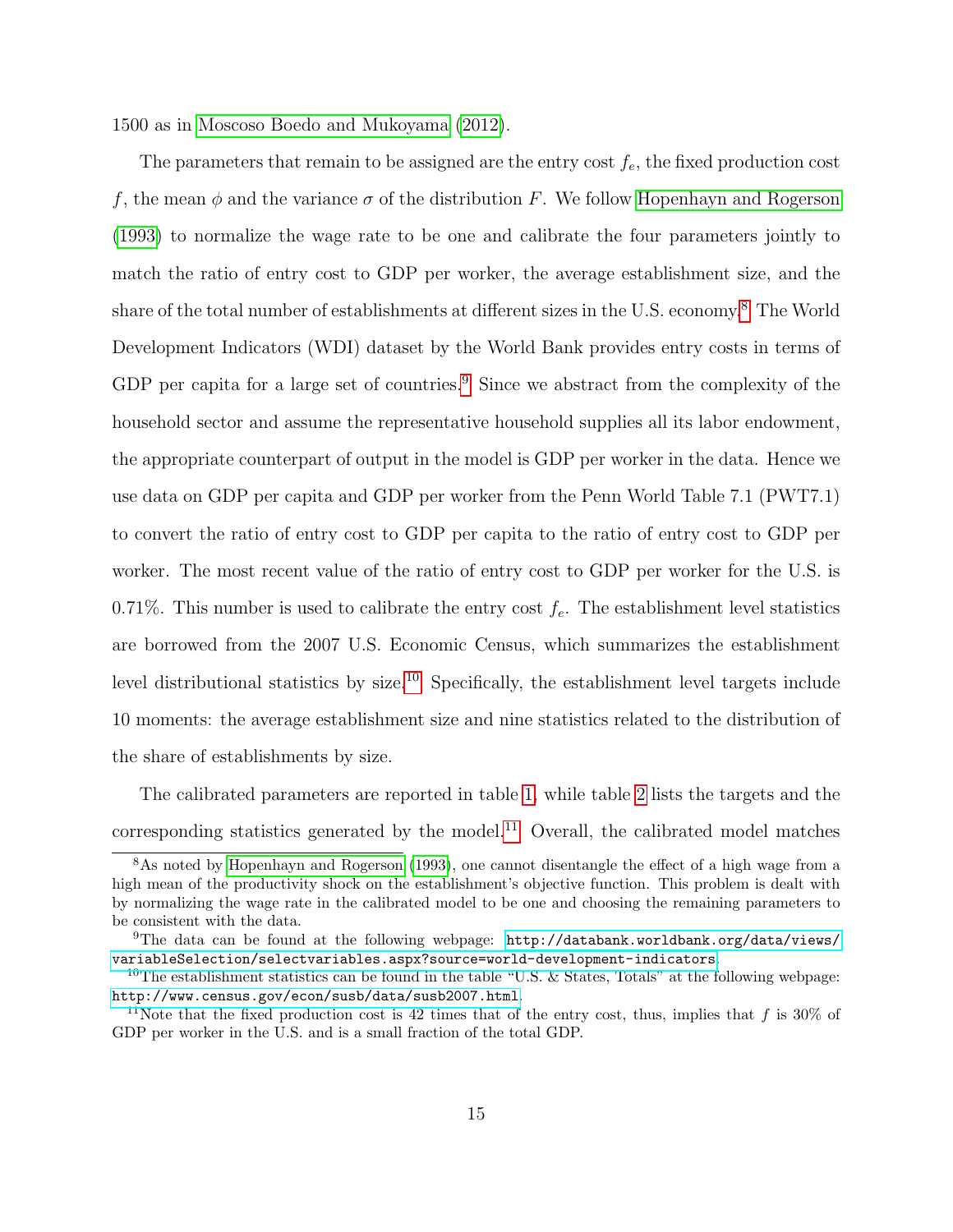the data well.

## 4 Quantitative Analysis

This section uses the calibrated model to assess the effects of entry costs, financial frictions, and the interaction between these two on the cross-country income and TFP differences. The strategy is to compare the steady state equilibrium in economies that differ in the entry cost and the ability to acquire external finance. Data on entry costs have been discussed in section [3.](#page-14-3) A common measure for a country's level of financial development in the empirical literature is the ratio of external credit to GDP ratio, which has been found to be negatively correlated with economic development.<sup>[12](#page-16-0)</sup> Research works on assessing the effects of financial frictions on cross-country income and TFP differences, such as [Amaral and Quintin](#page-27-3) [\(2010\)](#page-27-3), [Buera et al.](#page-27-4) [\(2011\)](#page-27-4), and [Midrigan and Xu](#page-29-7) [\(2013\)](#page-29-7), use this measure to pin down the crosscountry variation in financial development. We follow the literature and adjusting  $\eta$  to match the debt to GDP ratio in the model to the credit to the private sector as a fraction of GDP in the data.[13](#page-16-1) The data also comes from the WDI dataset.

### <span id="page-16-2"></span>4.1 Aggregate Effects of Entry Costs and Financial Frictions

In this section, we adjust  $f_e$  and  $\eta$  jointly to match the observed entry cost to GDP ratio and the external credit to GDP ratio in the data for all available countries. Figure [1](#page-32-0) plots the log values of output and TFP from the model against the data. Each circle represents one country. Data on GDP per worker comes from the PWT7.1. TFP in the data is calculated

<span id="page-16-1"></span><span id="page-16-0"></span><sup>12</sup>See [Levine](#page-29-5) [\(2005\)](#page-29-5) for a comprehensive literature review.

<sup>&</sup>lt;sup>13</sup>The debt to GDP ratios are normalized by the perfect financial market levels in the model and by the U.S. levels in the data.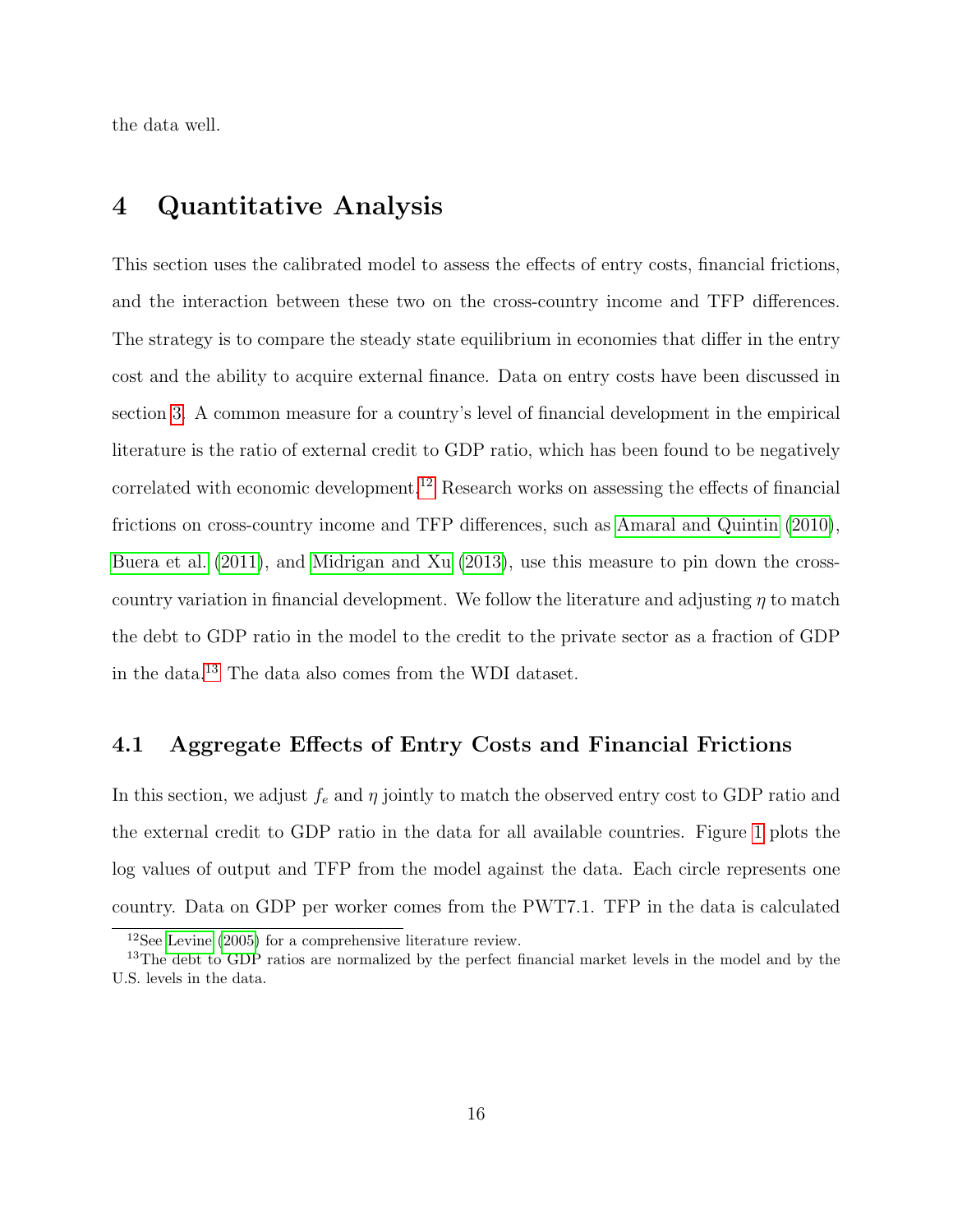following [Hall and Jones](#page-28-1) [\(1999\)](#page-28-1):

$$
TFP = \frac{Y}{K^{\alpha}H^{(1-\alpha)}},
$$

where Y is the aggregate output,  $K$  is the aggregate capital, calculated using the perpetual inventory method with investment data from  $\text{PWT7.1}$ , and H is the aggregate labor adjusted for human capital, calculated using educational attainment data from [Barro and Lee](#page-27-8) [\(2012\)](#page-27-8). The reported GDP and TFP series are normalized by the perfect financial market levels in the model and by the U.S. levels in the data.

Output per worker and TFP from the model are highly correlated with the data. The correlation coefficient is 0.74 for the output and 0.68 for TFP. Figure [1](#page-32-0) also plots the regression line that regresses data on model values. If the model accounts perfectly for the data, the slope and the  $R^2$  would both be one. Hence the model fits the data better if both the slope and  $R^2$  are closer to one. The regression for the output has a  $R^2$  of 0.55 and a slope of 1.08. The regression for TFP has a  $R^2$  of 0.46 and a slope of 0.97.<sup>[14](#page-17-0)</sup> Moreover, both slopes are significantly different from zero at 1% level. Therefore, we conclude that the model explains 55% of the cross-country variation in output and 46% of the cross-country variation in TFP as measured by the  $R^2$ .<sup>[15](#page-17-1)</sup>

## 4.2 Understanding the Contributions of the Two Frictions

To illustrate the importance of the two frictions and their interaction, we simulate the model outcomes for three groups of countries: high income countries (HIC), middle income countries (MIC), and low income countries (LIC), where the definitions of the groups follow the Atlas method from the World Bank. For the analysis, we calibrate  $f_e$  and  $\eta$  jointly to match the

<span id="page-17-0"></span><sup>&</sup>lt;sup>14</sup>The correlation coefficient and the regression results are very similar for TFP computed without human capital adjustment.

<span id="page-17-1"></span><sup>&</sup>lt;sup>15</sup>The simulations with entry cost data from [Djankov et al.](#page-28-0) [\(2002\)](#page-28-0) deliver similar results.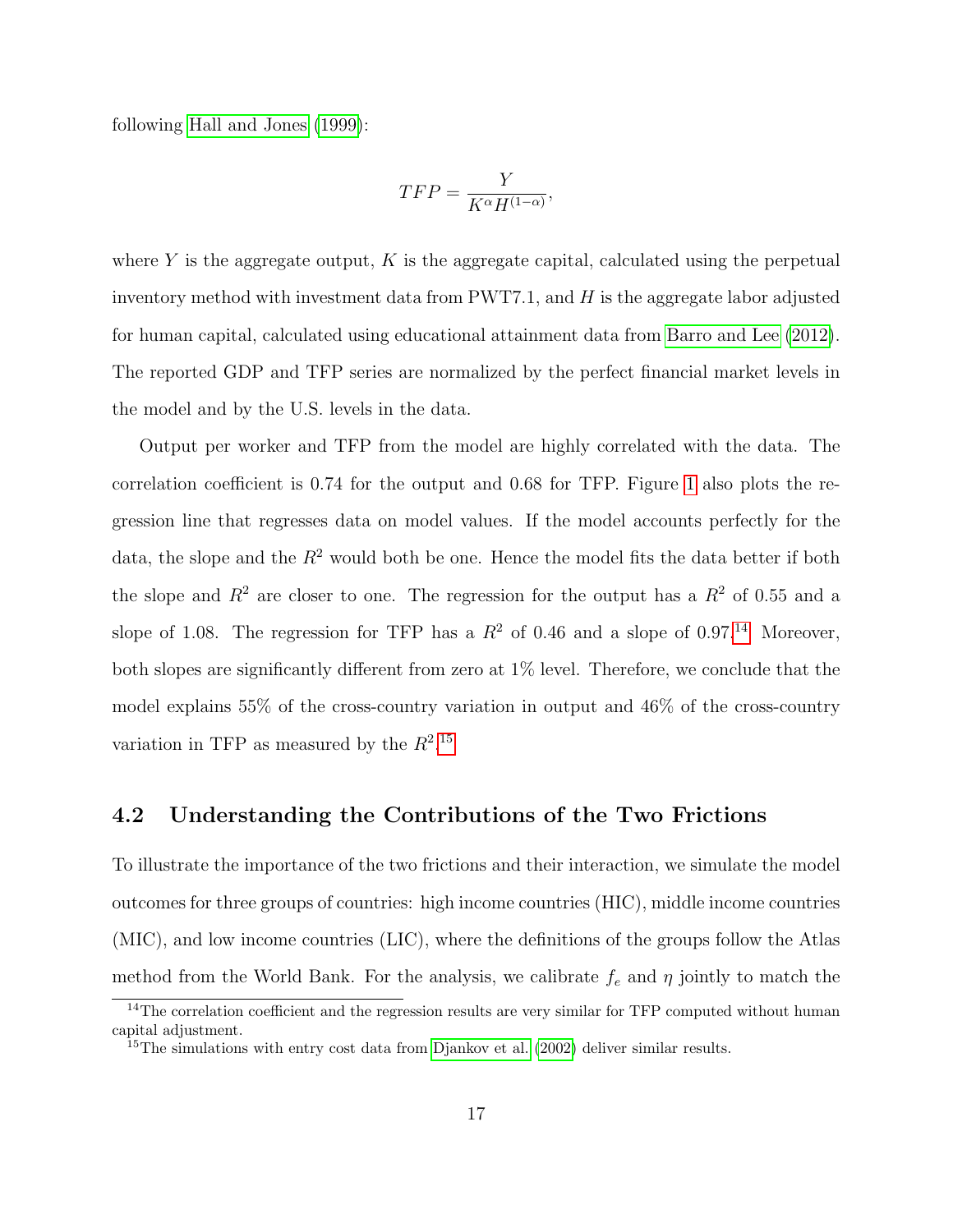observed average values of the entry cost to GDP ratio and the debt to GDP ratio for each group. The simulation results are reported in the first column of table [3.](#page-33-0) For comparison purposes, we normalize the U.S. values to be one.

The second column of table 3 reports the results of the model where  $f_e$  is set to each group's own value and  $\eta$  is set to the U.S. value  $(f_e^i, \eta^{us}, \text{ where } i = HIC, MIC, LIC)$ . Hence the second column shows the sole effects of the entry cost. As reported, both output and TFP decrease with the entry cost. The intuition goes back to [Hopenhayn and Rogerson](#page-28-3) [\(1993\)](#page-28-3). When there is no borrowing constraint, the free-entry condition must always be satisfied in the steady state equilibrium. Thus, a higher entry cost necessarily leads to a higher expected value of entry through a lower wage rate. This implies a larger  $v$  at each state, and therefore, an establishment with a smaller productivity can survive, and the cutoff value for z decreases. This leads to lower TFP and output. In particular, the cutoff values for z are 91%, 90%, and 79% of the U.S. value for the simulated high income, middle income, and low income countries. These cutoff values are independent of establishments' capital stocks since the experiments performed in the second column assume perfect financial markets.

The entry cost in low income countries alone can generate a drop of 38% in output and a drop of 29% in TFP. The quantitative effects generated are similar to that found in [Barseghyan and DiCecio](#page-27-5) [\(2011\)](#page-27-5) and [Moscoso Boedo and Mukoyama](#page-29-6) [\(2012\)](#page-29-6). As entry costs do not affect capital accumulation, the capital to output ratio remains constant. Hence, the reduction in output with entry costs is due to the reduction in TFP.

The third column presents the effects of financial frictions by holding  $\eta$  at each group's value and setting  $f_e$  to be the same as the U.S. value  $(f_e^{us}, \eta^i)$ , where  $i = HIC, MIC, LIC)$ . Observing that the product of the values from the second and the third column is approximately the same as that in the first column, one may be tempted to conclude that there is no interaction between the two frictions. However, as equation  $(2.7)$  illustrates, when there are financial frictions there will be interaction between the two frictions as long as the entry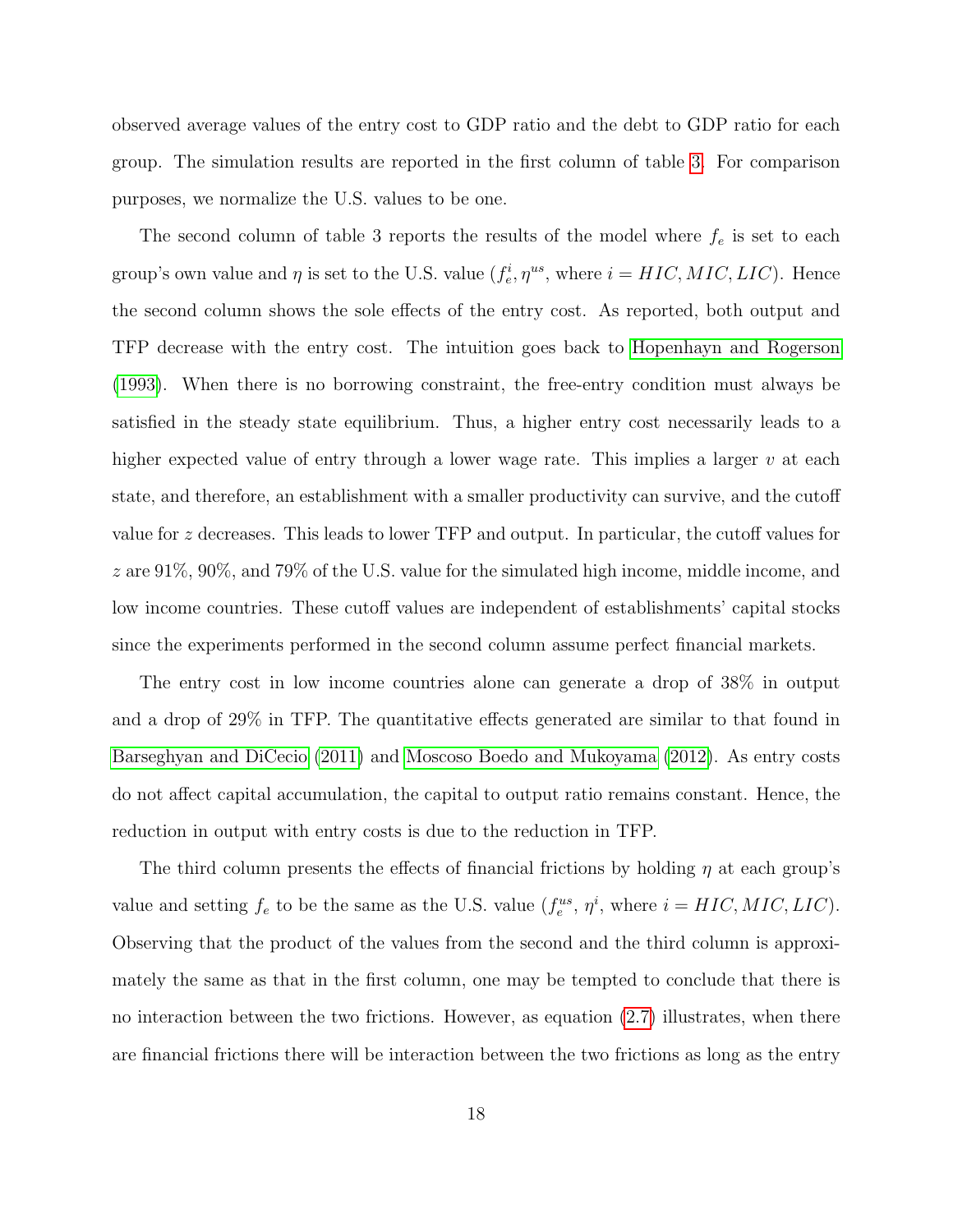cost is not zero. In the third column, the entry cost is set to the U.S. value and therefore, the effective entry cost is  $\frac{f_e^{us}}{n^i}$ . To isolate the effect of the interaction, we decompose the effect of financial frictions into two parts: the effect of financial frictions on capital accumulation as reported in the fourth column, and the effect of financial frictions on business entry as reported in the fifth column. We interpret the latter effect as the contribution of the interaction to the cross-country income and TFP differences. Specifically, the fourth column reports the results when the borrowing constraint is imposed only on the financing of capital and the fixed production cost  $(f_e^{us}, \eta^i \text{ on } K, \text{ where } i = HIC, MIC, LIC)$  and the fifth column reports the results when the borrowing constraint is imposed only on the financing of entry costs  $(f_e^{us}, \eta^i \text{ on } f_e, \text{ where } i = HIC, MIC, LIC)$ .

We now discuss the simulation results in the fourth column. In this case the free-entry condition [\(2.5\)](#page-10-0) holds with equality since the borrowing constraint is not imposed on the financing of entry costs. As expected, tighter borrowing constraints decrease output and TFP. The intuition is standard. First, financial frictions restrict borrowing and lending and drive down the capital to output ratio and hence output. It is also worth noting that the capital share and labor share do not change with financial development despite the sharp decrease in the capital to output ratio. This is because the capital and labor markets are both competitive.

Second, tighter borrowing constraints distort the allocation of capital and labor. Specifically, establishments with high productivity, but small capital stocks may not raise enough capital and have to operate on smaller scales while establishments with low productivity but large capital stocks can operate on larger scales. Furthermore, establishments with large capital stocks and low productivity may survive, and establishments with small capital stocks and high productivity may not survive. This misallocation drives down TFP and therefore also contributes to the decline in output. However, such an effect only accounts for a small portion of the decline in output, as the change in TFP is small. Although this is consistent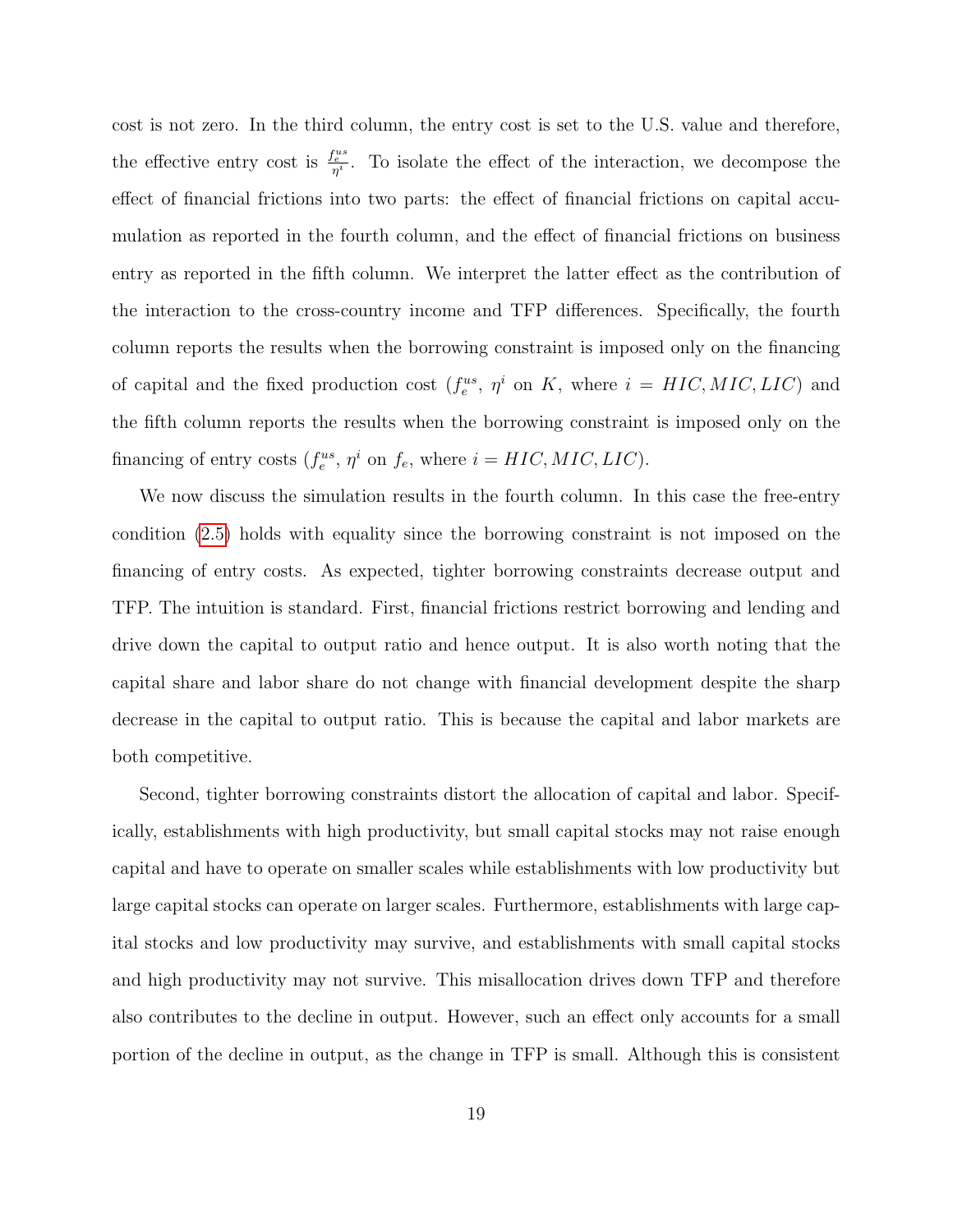with [Midrigan and Xu](#page-29-7) [\(2013\)](#page-29-7) and [Gilchrist et al.](#page-28-9) [\(2013\)](#page-28-9), this differs from the findings of [Amaral and Quintin](#page-27-3) [\(2010\)](#page-27-3) and [Buera et al.](#page-27-4) [\(2011\)](#page-27-4). To understand the difference, note that [Amaral and Quintin](#page-27-3) [\(2010\)](#page-27-3) have a three-period overlapping generations model in which the entrepreneur can only save for one period and cannot overcome borrowing constraints through self-financing over time. As a result, the misallocation effect of financial frictions on TFP is large. [Buera et al.](#page-27-4) [\(2011\)](#page-27-4) generate a greater effect on TFP through an industry model with risk-averse entrepreneurs and the misallocation of capital and talent. In contrast, we did not model the misallocation of talent and show that the misallocation of capital with risk neutral establishments cannot generate a large quantitative effect of financial frictions on TFP. This abstraction simplifies the analysis and does not undermine our results, as our main focus is on how the interaction between entry costs and financial market frictions affects the cross-country income and TFP differences.

The rest of this section discusses the interaction between entry costs and financial frictions. As reported in the fifth column, the interaction between the two frictions decreases output and TFP significantly. To understand this, note that  $\eta$  is less than one for all three groups. Hence, the free-entry condition [\(2.5\)](#page-10-0) cannot be satisfied in the case reported in the fifth column; thus [\(2.7\)](#page-11-0) holds with equality. In such cases, the equilibrium wage rate adjusts according to the effective entry cost  $\frac{f_e^{us}}{\eta^i}$ , so do output and TFP. Because  $\eta^i < 1$ , the effective entry cost  $\frac{f_e^{us}}{\eta^i}$  is greater than the entry cost in the U.S.  $f_e^{us}$ . Hence output and TFP decrease as reported in the fifth column and the effect is equivalent to an increase in the entry cost alone since the borrowing constraint on capital accumulation is eliminated in this case. This implies that financial frictions interact with entry costs and amplify the effect of entry costs on output and TFP. Furthermore, as the financial market conditions deteriorate, such amplification effects increase, as a smaller  $\eta$  leads to greater effective entry cost. This is demonstrated by the larger decline of output and TFP in the fifth column as the income level decreases. Moreover, the interaction between the two frictions decreases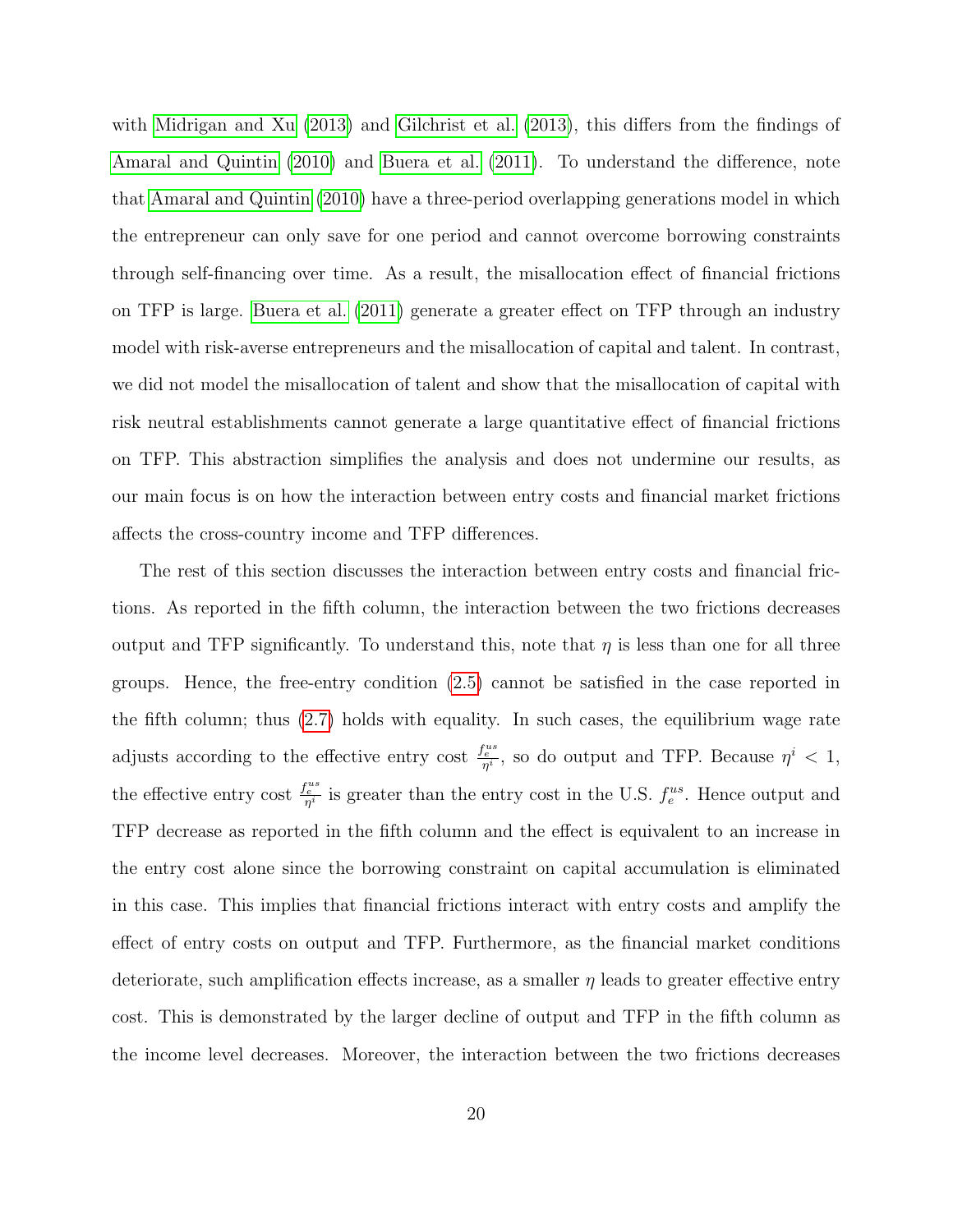TFP substantially while having no effect on the capital output ratio. This is because the interaction only raises the effective entry cost and has no impact on capital accumulation. Hence, the decline of output in the fifth column is completely driven by the decline in TFP.

We now turn to the quantitative magnitude of each factor. Based on the first column, when both frictions are included, output per worker in the simulated low income country is 9% of the U.S. level. As in the data, the drop in TFP accounts for a substantial portion of the drop in output. In particular, TFP in the low income country is 25% of the U.S. level. The entry cost alone can bring down TFP (output per worker) to 71% (62%) and the financial friction on capital accumulation alone can bring down TFP (output per worker) to  $92\%$  (51%). Hence, if we eliminate the interaction between entry costs and financial frictions, TFP (output per worker) in the simulated low income country would be 65% (32%) of the U.S. level, as measured by the product of values in the second column and the fourth column. The fifth column shows that the interaction can bring down TFP (output per worker) to 39% (27%) in the low income country and therefore accounts for more than half of the drop in TFP (output per worker). Moreover, the interaction accounts for a larger portion of the decline in TFP than in output. Because the interaction reduces TFP but not the capital to output ratio. Similarly, the interaction accounts for a substantial portion of the decline in output and TFP for the simulated high and middle income countries. Hence, when analyzing the effects of financial frictions and entry costs on output and TFP, it is important to explicitly model business entry and to explore the interaction between financial frictions and entry costs. This also suggests that policymakers should remove barriers to entry and mitigate financial frictions to achieve the greatest improvement in economic development.

In summary, while the entry cost and the financial friction in the model generate large declines in output and TFP, a substantial portion of the decline is accounted for by the interaction between the two. Hence, such interaction cannot be ignored when analyzing the cross-country income and TFP differences.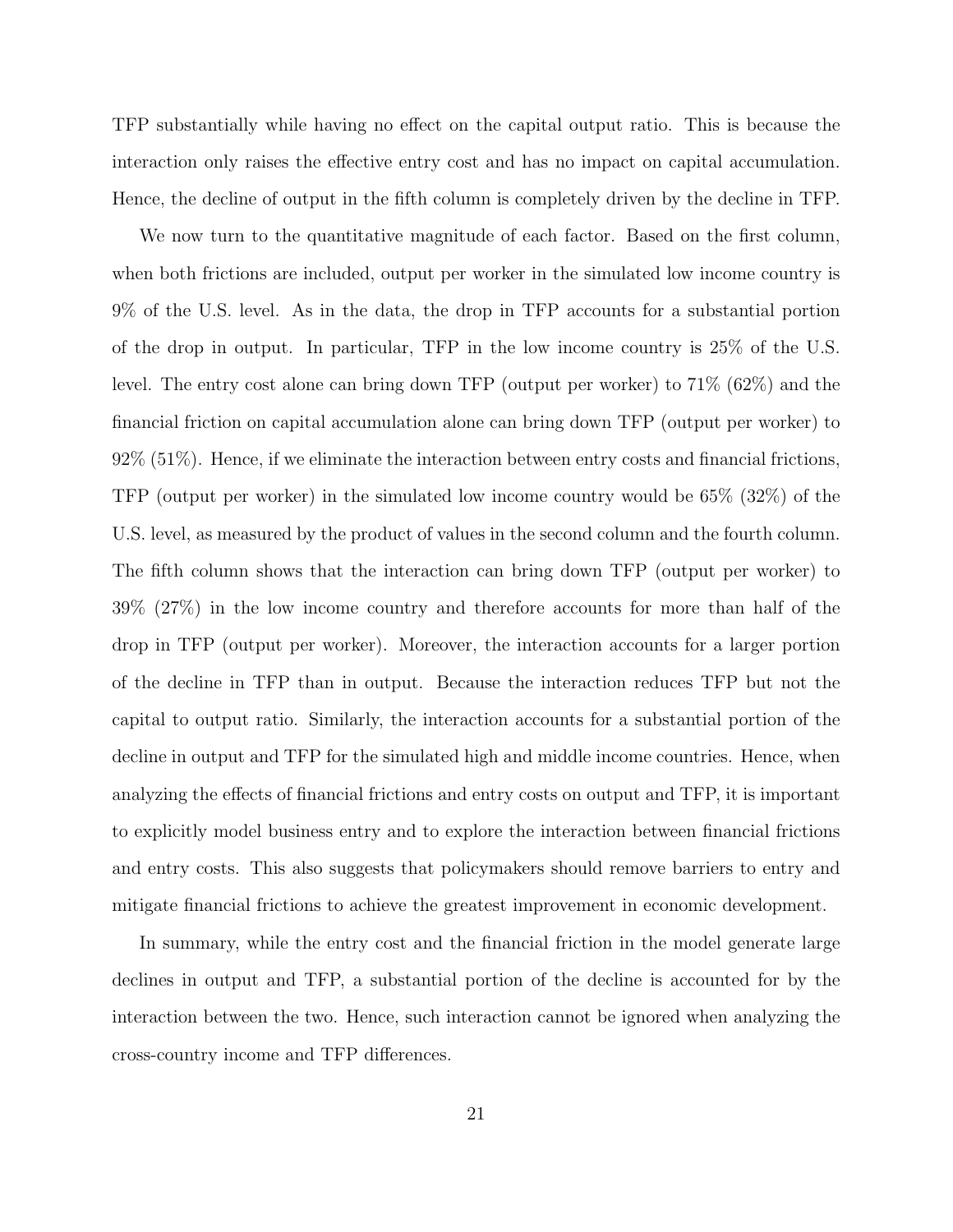## 4.3 Model Evaluation

Section 4.2 has shown that the two frictions affect output and productivity through the effects on the capital to output ratio and distribution of establishments. One natural question is whether the model's predictions on these dimensions are consistent with the cross-country data. To address this question, figure [2](#page-34-0) compares the capital to output ratio, entry rate, average establishment size as measured by the number of employees, and variance of establishment size from the model to the data. Data on capital to output ratios are constructed when we compute TFP.<sup>[16](#page-22-0)</sup> Data on business entry rates are borrowed from [Djankov et al.](#page-28-10) [\(2010\)](#page-28-10). [Tybout](#page-29-11) [\(2000\)](#page-29-11) and [Alfaro et al.](#page-27-9) [\(2009\)](#page-27-9) both study firm size distributions across countries. But the former studies, both formal and informal firms, while the latter focuses only on plants in the formal sector. Since we focus on the formal sector, we compare our model predictions with data constructed by [Alfaro et al.](#page-27-9) [\(2009\)](#page-27-9). In figure [2,](#page-34-0) we compare the log values of the average establishment size and variance of establishment size from the model to the data in [Alfaro et al.](#page-27-9) [\(2009\)](#page-27-9).

Table [4](#page-35-0) reports the correlation coefficients and the regression results for the above variables. Figure [2](#page-34-0) and table [4](#page-35-0) show that the model is consistent with the data in terms of the capital to output ratio, average establishment size, and variance of establishment size. This is demonstrated by the positive correlation coefficients, the positiveness and the significance of the slopes for the regression lines and the associated  $R^2$ .<sup>[17](#page-22-1)</sup> The model misses the crosscountry variation in the entry rate. The next section explores the implications of the model with capital adjustment costs. The model's explanatory power for the entry rate improves substantially with capital adjustment costs.

<span id="page-22-1"></span><span id="page-22-0"></span><sup>16</sup>The values are normalized by the U.S. values in both the model and the data.

<sup>&</sup>lt;sup>17</sup>The  $R^2$  for the variance of establishment size is small. This may be due to the fact that there is no selection of establishments at the point of entry. [D'Erasmo and Boedo](#page-28-4) [\(2012\)](#page-28-4) model selection upon entry. They assume that an establishment receives the productivity draw before entering the formal sector and find that the implied variance is close to the data.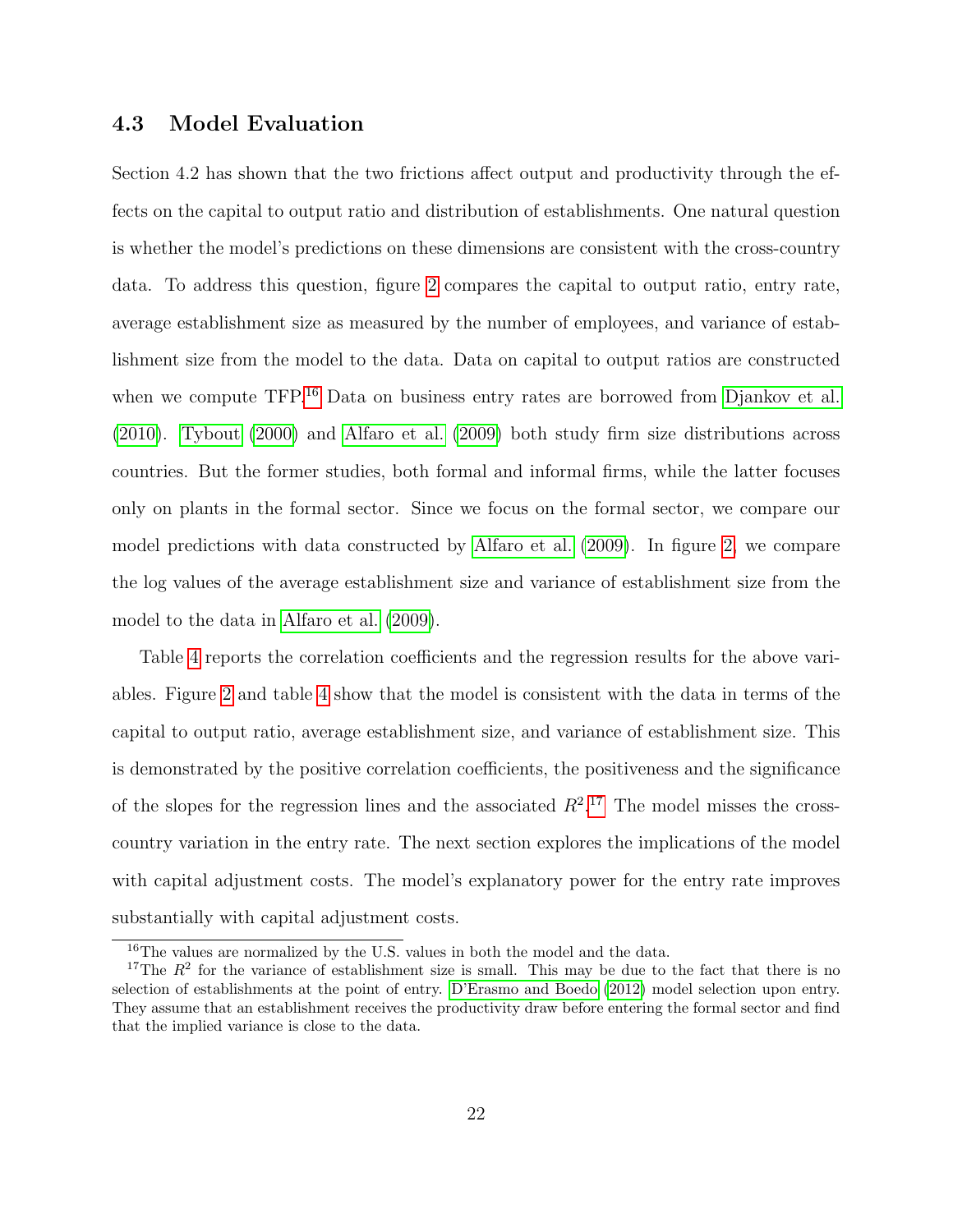## 4.4 Discussion

### 4.4.1 Capital Adjustment Cost

So far, we have assumed establishments can adjust their capital stock freely. However, there are often costs associated with changing the level of production, such as inventory costs, machine set-up costs, and hiring and lay-off costs. This section explores the models implications with capital adjustment costs. Specifically, establishments are subject to the capital adjustment cost  $\Omega(k, k_{-1})$  and are recovering only the scrap value of capital when exiting. [Cooper and Haltiwanger](#page-28-11) [\(2006\)](#page-28-11) estimate the capital adjustment cost function using plant level data and find that both convex and non-convex capital adjustment costs are important in explaining the investment behavior. We follow their estimates and set  $\Omega(k, k_{-1}) = 0.039k + 0.0245(\frac{k - (1 - \delta)k_{-1}}{k})^2 k$ . The scrap value of capital is a fraction of the original capital stock and this fraction is set to be 40% following the estimate by [Ramey and](#page-29-12) [Shapiro](#page-29-12) [\(2001\)](#page-29-12).

We simulate the model with capital adjustment costs for each country as in section [4.1.](#page-16-2) In the simulation, the capital adjustment cost is also subject to the borrowing constraint. The simulation results are reported in figure [3](#page-36-0) and table [5.](#page-37-0) Including capital adjustment costs improves significantly the fit of the model for the entry rate with no major changes in the other variables. The correlation coefficient for the entry rate between the model and the data is more than doubled, and the regression coefficient of the data on the model is now significantly different from zero and  $R^2$  increases from the benchmark case.

#### 4.4.2 Technology Parameters

We first examine the effect of a larger capital share. We set the capital share to be 0.3 and recalibrate the model. The quantitative effects are slightly larger for output and almost unchanged for TFP. We set the returns to scale parameter to be 0.8 in the benchmark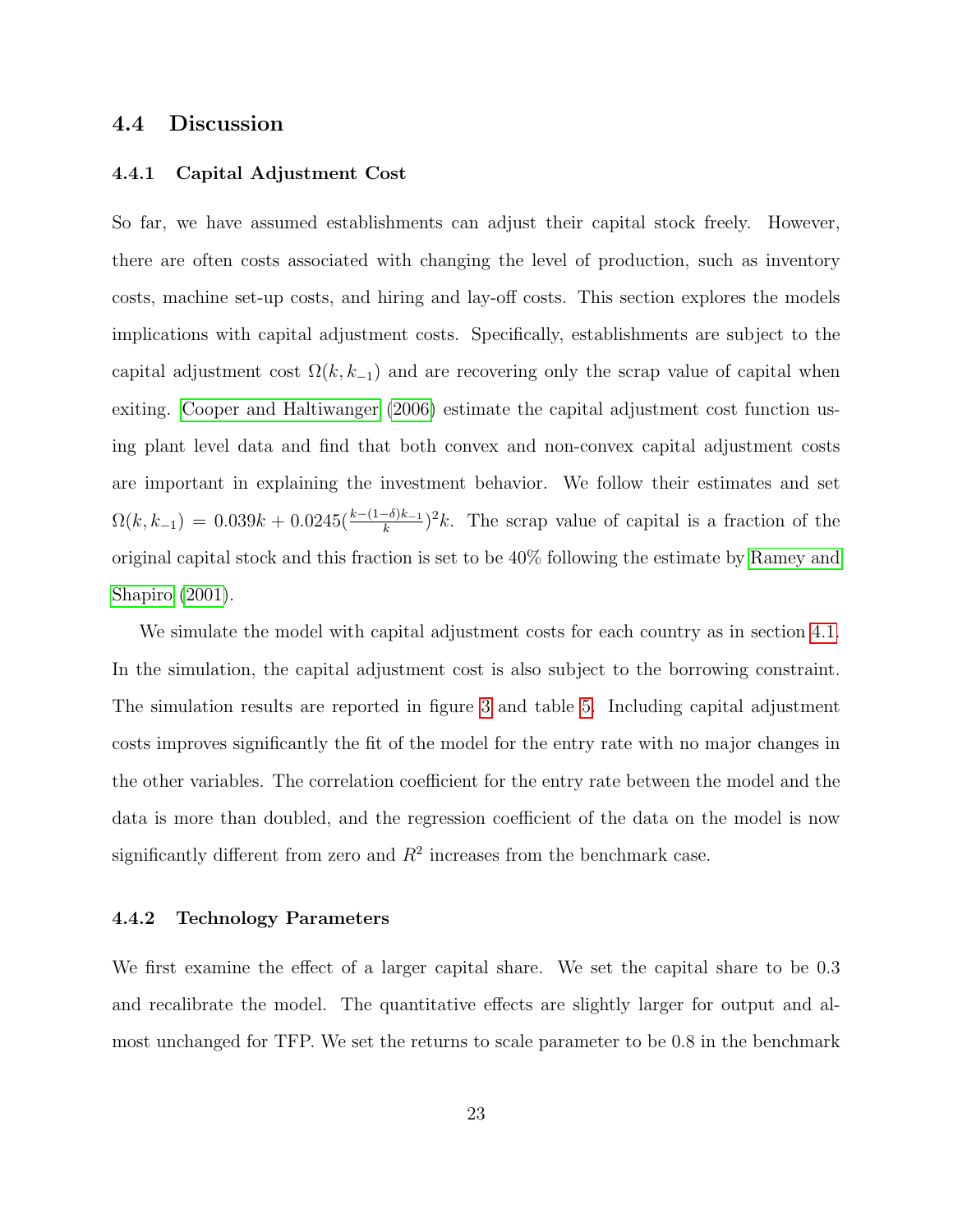calibration. Research of the literature normally indicates a value between 0.8 and 0.9. Recalibrating the model with the upper bound of 0.9 generates smaller but still sizable effects. In particular, entry costs and financial frictions together can bring down TFP to 53% and output to 19% in the simulated low income country. Importantly, a substantial portion of the quantitative effect is, again, derived from the interaction for the alternative values of the capital share and returns to scale parameter.

### 4.4.3 Internal and External Financing

In this paper, we did not explicitly allow establishments to finance capital using retained earnings. However, excluding self-financing is not an issue for incumbents in our model. Because in our formulation, the collateral of borrowing is the value of the establishment, which includes present and future net profits. Since an establishment's value increases in profits, an establishment with higher profits or cash flow is less financially constrained. This is similar to what one would obtain by specifically modeling self-financing.

For new entrants, as we did not model the entrepreneurial sector, we assume that establishments have zero wealth before entry and must finance the entire entry cost. In reality, entrepreneurs use some of their assets to start businesses. However, external financing is still important for start-ups. [Berger and Udell](#page-27-10) [\(1998\)](#page-27-10) use data from National Survey of Small Business Finances (NSSBF) to analyze financial structure of small businesses. They find that the upper-bound of internal financing (principal owner and other equity) is 56.8% for small business start-ups in the U.S. [Cassar](#page-27-11) [\(2004\)](#page-27-11) finds that 40% of the start-up funds in Australia comes from outside sources. [Huyghebaert and Van de Gucht](#page-28-12) [\(2002\)](#page-28-12) report, for a sample of 244 manufacturing start-ups in Belgium, 77.75% of their initial funding is from external debts (bank debt and trade credit).

To illustrate the model's prediction when entrepreneurs finance part of the entry cost through their savings, we recalibrate the model assuming that only half of the entry cost is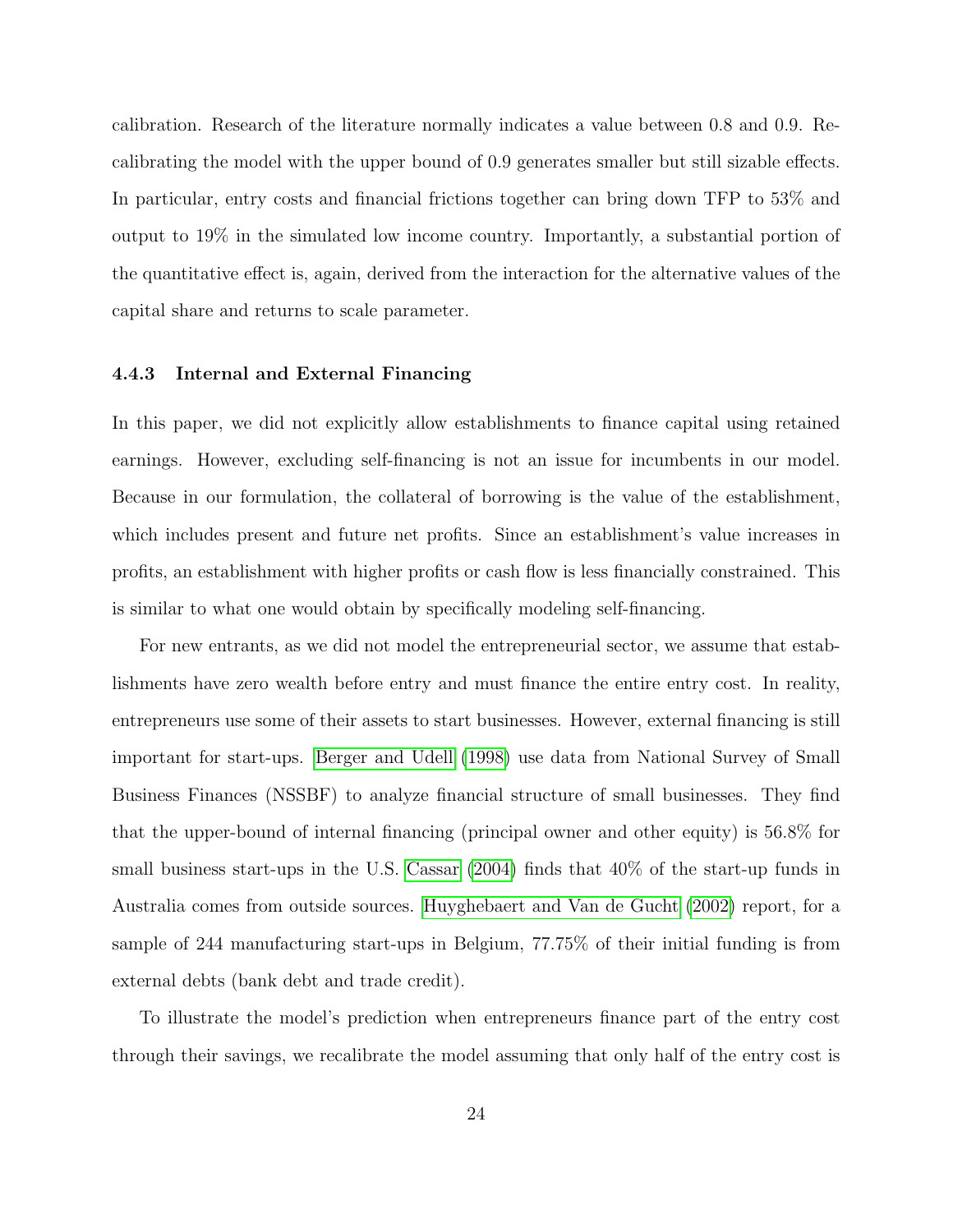financed by debt and the other half is paid through the household savings. The partition is in the middle range as reported by the referenced studies. The simulation results show that all the qualitative predictions are the same as in the benchmark case, and the quantitative results are smaller but close to the benchmark case. For example, output and TFP in the simulated low income country are now 10% and 28%, respectively. The entry cost alone can reduce TFP (output) to 71% (62%) and the borrowing constraint on capital accumulation alone can reduce TFP (output) to 91% (45%), and the interaction can reduce TFP (output) to 43% (32%).

#### 4.4.4 Informal Sector

There is a large informal sector in many poor countries. This paper exclusively focuses on the formal sector not because we think the informal sector is not important, but because we view the analysis as a benchmark in assessing the effects of the interaction between entry costs and financial frictions on output and TFP. In this paper, financial frictions amplify the effect of entry costs by increasing the effective entry cost. This channel will still operate if the informal sector is modeled. [D'Erasmo and Boedo](#page-28-4) [\(2012\)](#page-28-4) take the existence of the informal sector seriously and explore how the financial market structure and the costs of informality, including the entry cost, affect cross-country TFP differences. However, they do not focus on the interaction between entry costs and financial frictions. They find that the model with the informal sector generates a larger decline in TFP than the model without the informal sector. Because in countries with large entry costs, a large fraction of total output is produced by the informal sector, which consists of low productivity firms compared to the formal sector. This intuition is also valid in our model. Moreover, because the borrowing constraint on business entry raises the effective entry cost, an even larger share of the output would be produced by the low productivity informal firms if we were to include an informal sector. Hence TFP and output would be even lower.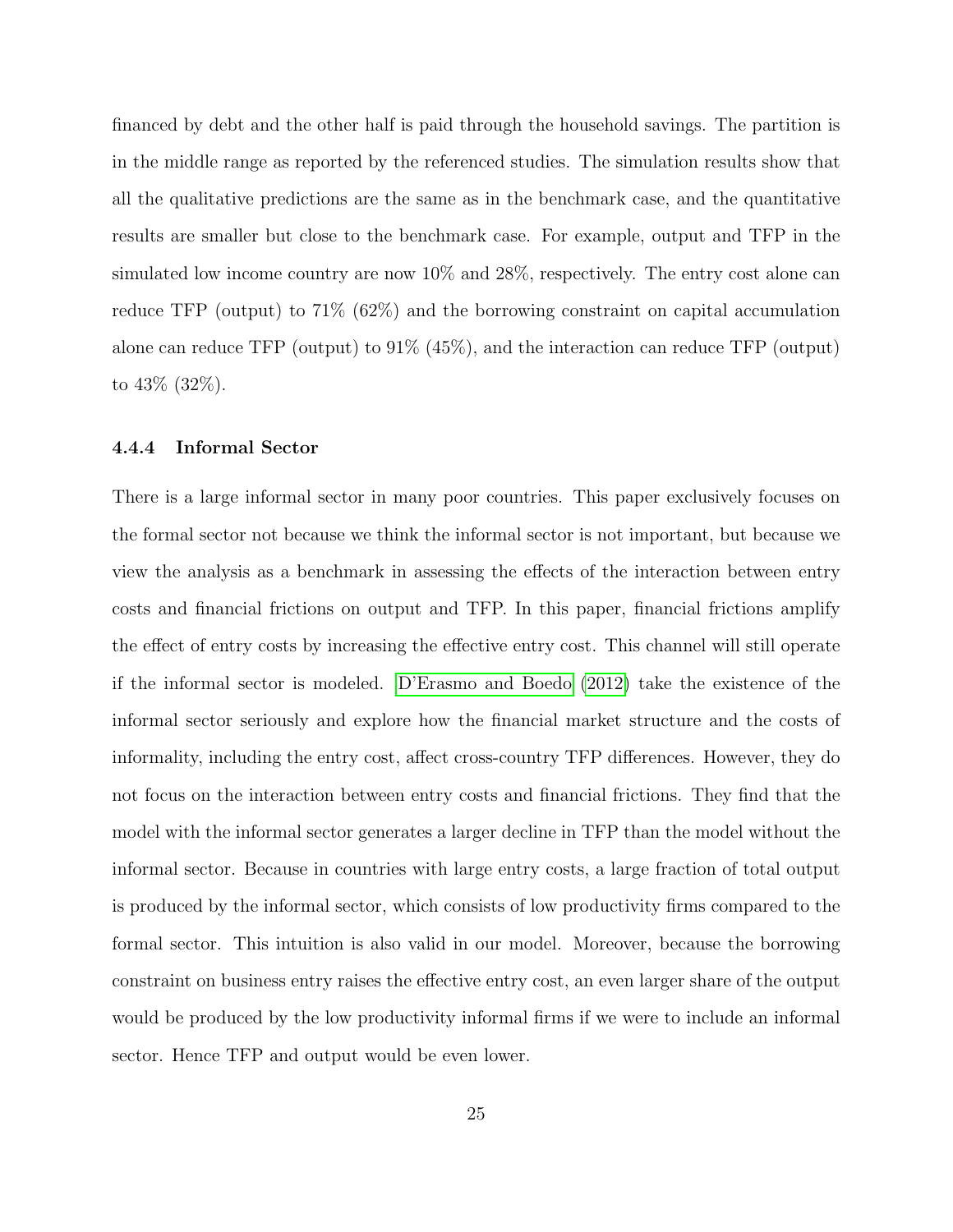## 5 Conclusion

This paper analyzed how the interaction between entry costs and financial frictions affect cross-country income and TFP differences. To perform such an analysis, we developed a model that incorporates both entry costs and financial frictions. In the model, entry, production, and exit decisions are all endogenous. To raise capital, establishments can borrow from the financial market. To enter the market, new establishments must borrow from the financial market to pay an upfront entry cost. Because the financial market is imperfect, each establishment can only borrow up to a fraction of its expected discounted lifetime profits.

The model is calibrated to match the establishment level statistics in the U.S. economy, assuming a perfect financial market for the U.S. We simulate the model to jointly match the entry cost to GDP per worker ratio and the debt to GDP ratio for a large set of countries. The regression of the data on the model results show that the model accounts for 55% and 46% of the cross-country variation in output and TFP, respectively, as measured by  $R<sup>2</sup>$ . Moreover, a large portion of the model's explanatory power comes from the interaction between entry costs and financial frictions. The main mechanism is that financial frictions amplify the effect of entry cost by boosting the effective entry cost. This finding implies that financial frictions and business entry costs must be addressed together to improve overall productivity.

We assume that all new establishments pay the same entry cost, which might not be true in reality. As [Buera et al.](#page-27-4) [\(2011\)](#page-27-4) has shown, allowing entry costs to vary across sectors can generate significant quantitative effects on income and TFP. Similarly, the interaction between financial frictions and sectoral or industrial entry costs may be worth studying. We leave this for future research.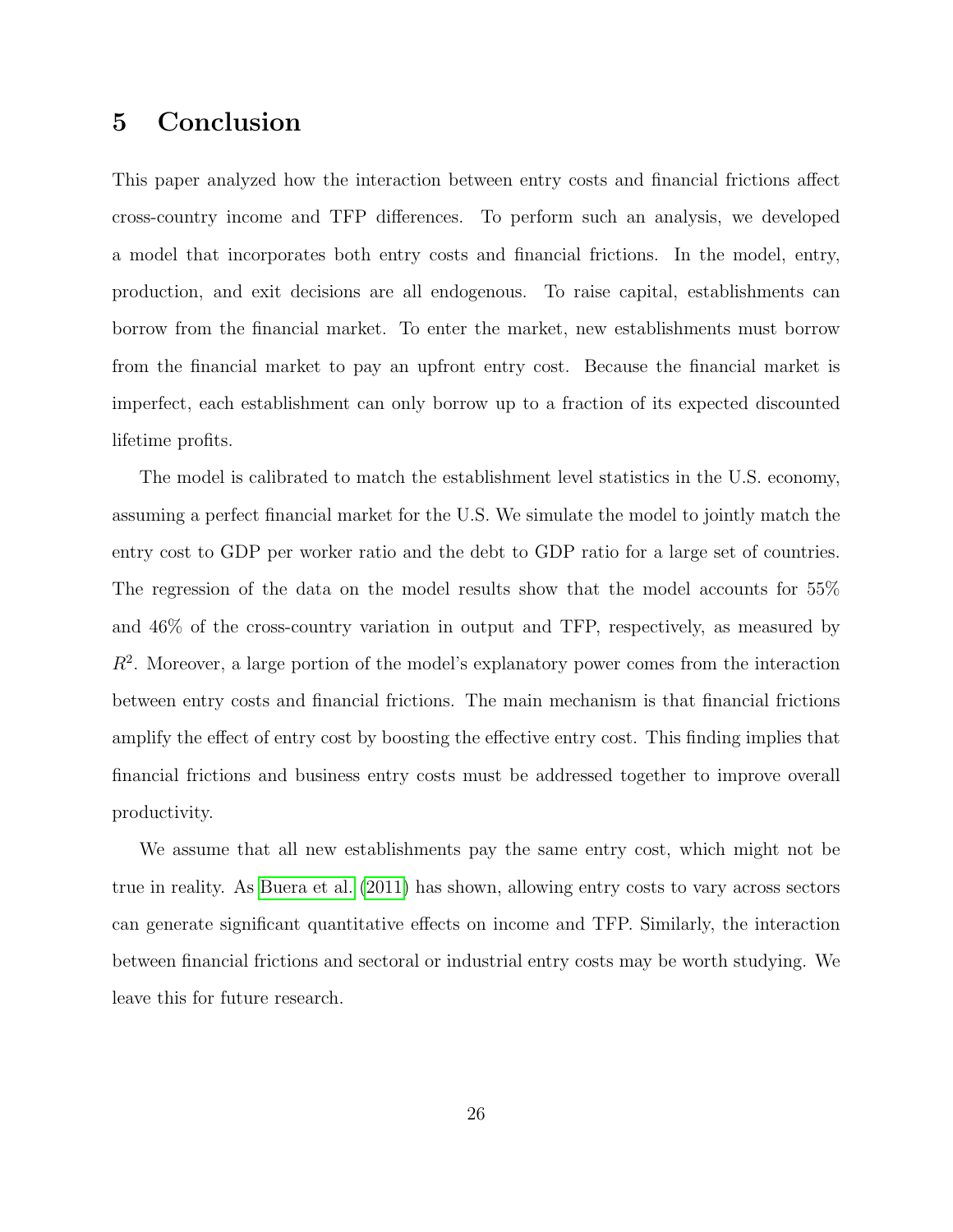## References

- <span id="page-27-9"></span>Alfaro, L., Charlton, A., Kanczuk, F., September 2009. Plant-size distribution and crosscountry income differences. In: NBER International Seminar on Macroeconomics 2008. NBER Chapters. National Bureau of Economic Research, Inc, pp. 243–272.
- <span id="page-27-3"></span>Amaral, P., Quintin, E., August 2010. Limited enforcement, financial intermediation and economic development: A quantitative assessment. International Economic Review 51 (3).
- <span id="page-27-7"></span>Atkeson, A., Kehoe, P. J., October 2005. Modeling and measuring organization capital. Journal of Political Economy 113 (5), 1026–1053.
- <span id="page-27-2"></span>Banerjee, A., Dufflo, E., 2005. Growth theory through the lens of development economics. In: Aghion, P., Durlauf, S. N. (Eds.), Handbook of Economic Growth. Elsevier B. V.
- <span id="page-27-8"></span>Barro, R. J., Lee, J.-W., 2012. A new data set of educational attainment in the world, 1950-2010. Journal of Development Economics (0).
- <span id="page-27-5"></span>Barseghyan, L., DiCecio, R., September 2011. Entry costs, industry structure, and crosscountry income and tfp differences. Journal of Economic Theory 146 (5), 1828–1851.
- <span id="page-27-6"></span>Basu, S., August 1996. Procyclical productivity: Increasing returns or cyclical utilization? The Quarterly Journal of Economics 111 (3), 719–51.
- <span id="page-27-0"></span>Beck, T., Levine, R., Loayza, N., 2000. Finance and the sources of growth. Journal of Financial Economics 58, 261–300.
- <span id="page-27-10"></span>Berger, A. N., Udell, G. F., 1998. The economics of small business finance:the roles of private equity and debt markets in the financial growth cycle. Journal of Banking and Finance  $22(68), 613-673.$
- <span id="page-27-4"></span>Buera, F. J., Kaboski, J. P., Shin, Y., August 2011. Finance and development: A tale of two sectors. American Economic Review 101 (5), 1964–2002.
- <span id="page-27-11"></span>Cassar, G., 2004. The financing of business start-ups. Journal of Business Venturing 19 (2), 261–283.
- <span id="page-27-1"></span>Chakraborty, S., Lahiri, A., 2007. Costly intermediation and the poverty of nations. International Economic Review 48 (155-183), February.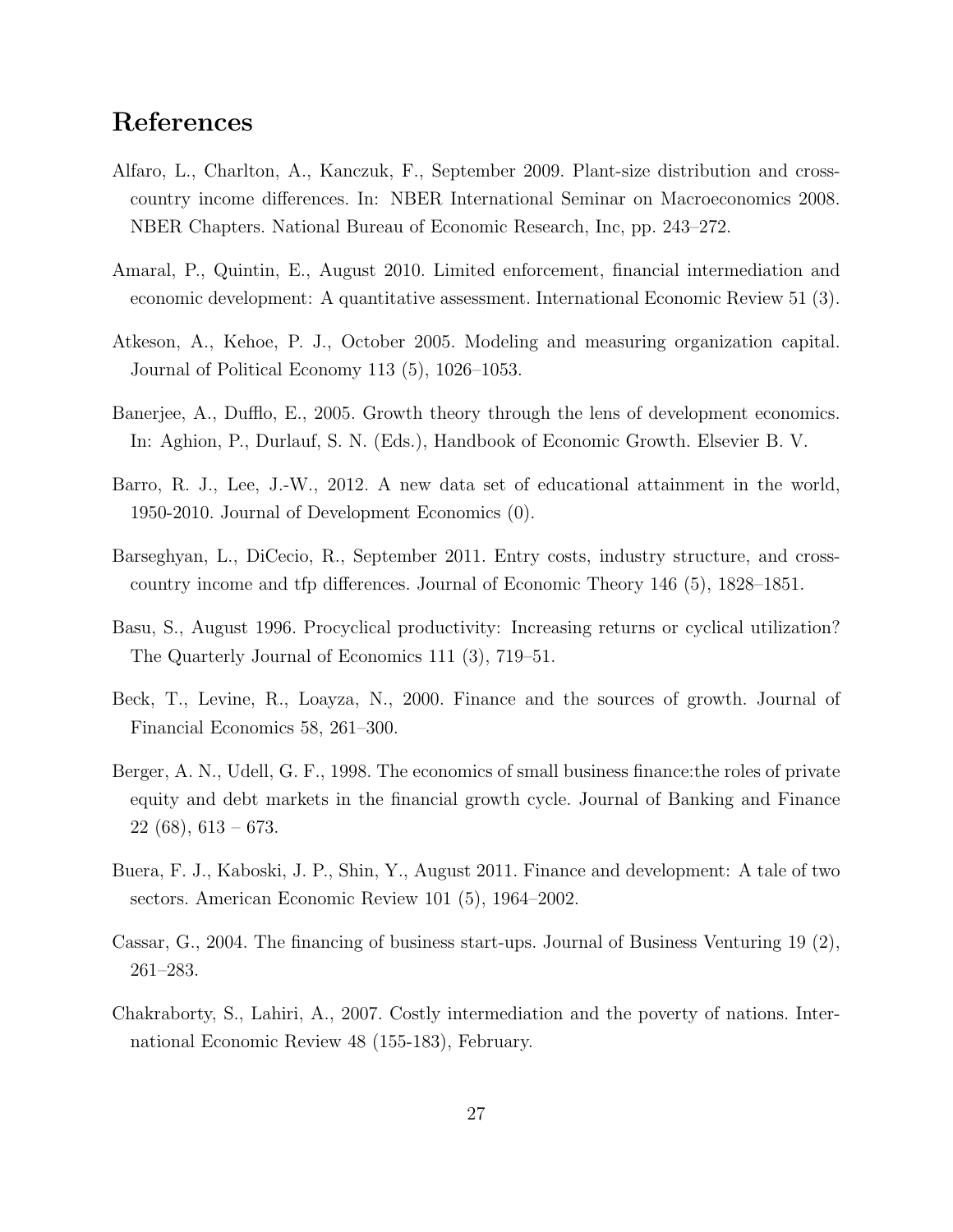- <span id="page-28-8"></span>Chang, Y., August 2000. Wages, business cycles, and comparative advantage. Journal of Monetary Economics 46 (1), 143–171.
- <span id="page-28-11"></span>Cooper, R. W., Haltiwanger, J. C., 2006. On the nature of capital adjustment costs. Review of Economic Studies 73 (3), 611–633.
- <span id="page-28-4"></span>D'Erasmo, P. N., Boedo, H. J. M., 2012. Financial structure, informality and development. Journal of Monetary Economics 59 (3), 286 – 302.
- <span id="page-28-10"></span>Djankov, S., Ganser, T., McLiesh, C., Ramalho, R., Shleifer, A., July 2010. The effect of corporate taxes on investment and entrepreneurship. American Economic Journal: Macroeconomics 2 (3), 31–64.
- <span id="page-28-0"></span>Djankov, S., Porta, R. L., de Silanes, F. L., Shleifer, A., February 2002. The regulation of entry. Quarterly Journal of Economics 117 (1), 1–37.
- <span id="page-28-6"></span>Erosa, A., Cabrillana, A. H., 05 2008. On finance as a theory of tfp, cross-industry productivity differences, and economic rents. International Economic Review 49 (2), 437–473.
- <span id="page-28-9"></span>Gilchrist, S., Sim, J. W., Zakrajsek, E., 2013. Misallocation and financial market frictions: Some direct evidence from the dispersion in borrowing costs. Review of Economic Dynamics  $16$   $(1)$ ,  $159 - 176$ .
- <span id="page-28-7"></span>Guner, N., Ventura, G., Xu, Y., October 2008. Macroeconomic implications of size dependent policies. Review of Economic Dynamics 11 (4), 721–744.
- <span id="page-28-1"></span>Hall, R. E., Jones, C. I., February 1999. Why do some countries produce so much more output per worker than others. The Quaterly Journal of Economics 114 (1), 83–116.
- <span id="page-28-5"></span>Herrendorf, B., Teixeira, A., May 2011. Barriers to entry and development. International Economic Review 52.
- <span id="page-28-2"></span>Hopenhayn, H. A., September 1992. Entry, exit, and firm dynamics in long run equilibrium. Econometrica 60 (5), 1127–1150.
- <span id="page-28-3"></span>Hopenhayn, H. A., Rogerson, R., October 1993. Job turnover and policy evaluation: A general equilibrium analysis. Journal of Political Economy 101 (5), 1127–1150.
- <span id="page-28-12"></span>Huyghebaert, N., Van de Gucht, L., 2002. The determinants of financial structure : new insights from business start-ups. Tech. rep.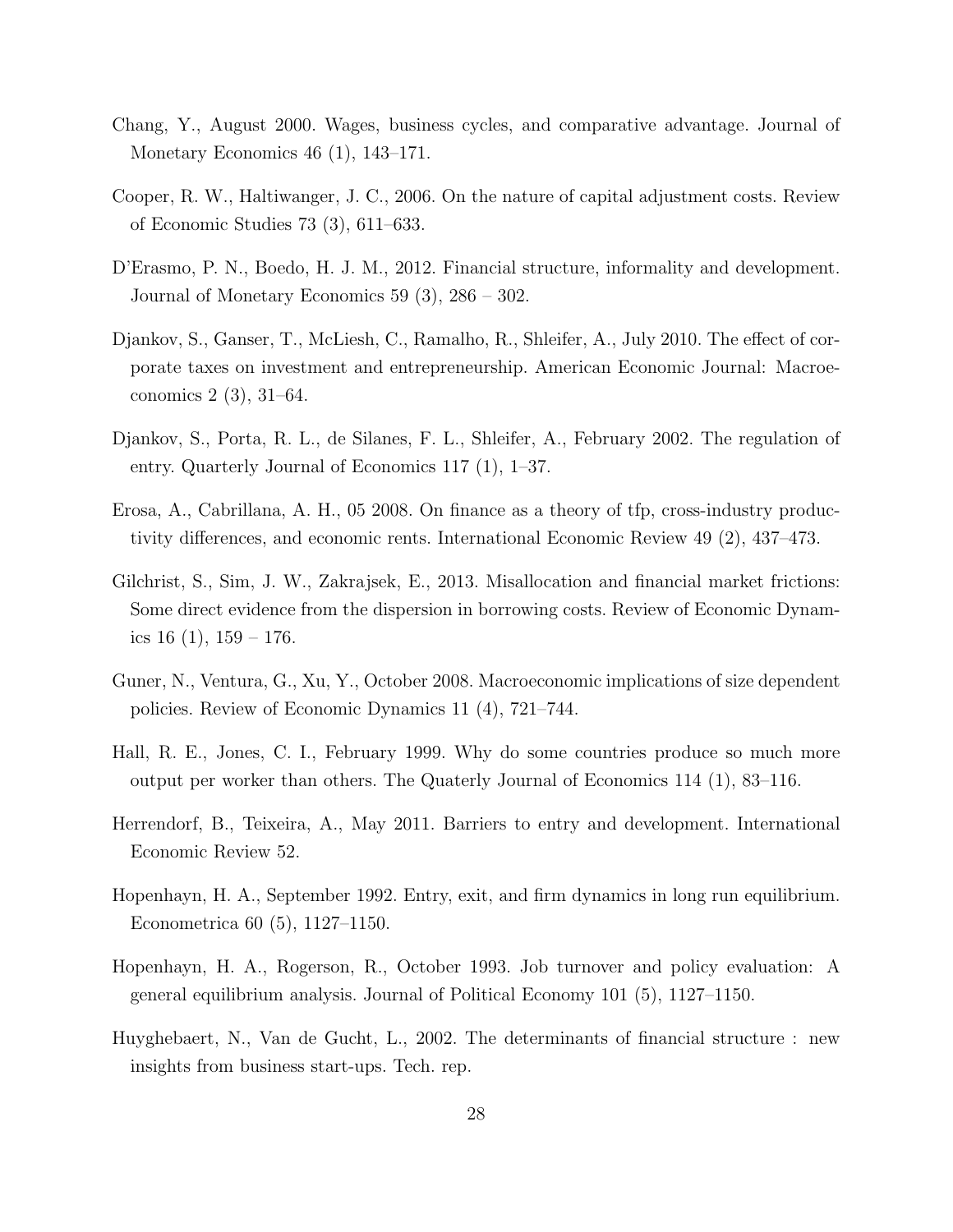- <span id="page-29-2"></span>Klenow, P. J., Rodriguez-Clare, A., 1997. The neoclassical revival in growth economics: Has it gone too far? In: Bernanke, B., Rotemberg, J. J. (Eds.), NBER Macroeconomics Annual. MIT Press, pp. 73–103.
- <span id="page-29-9"></span>Lagos, R., October 2006. A model of tfp. Review of Economic Studies 73 (4), 983–1007.
- <span id="page-29-5"></span>Levine, R., 2005. Finance and growth: Theory and evidence. In: Aghion, P., Durlauf, S. (Eds.), Handbook of Economic Growth. Elsevier, pp. 865–934.
- <span id="page-29-4"></span>Manuelli, R. E., Seshadri, A., December 2010. Human capital and the wealth of nations, university of Wisconsin-Madison Working Paper.
- <span id="page-29-7"></span>Midrigan, V., Xu, D. Y., 2013. Finance and misallocation: Evidence from plant-level data. American Economic Review (forthcoming).
- <span id="page-29-6"></span>Moscoso Boedo, H. J., Mukoyama, T., 2012. Evaluating the effects of entry regulations and firing costs on international income differences. Journal of Economic Growth 17 (2), 143–170.
- <span id="page-29-0"></span>Nicoletti, G., Scarpetta, S., 2003. Regulation, productivity and growth: OECD evidence. Economic Policy 18 (36), 9–72.
- <span id="page-29-1"></span>Nicoletti, G., Scarpetta, S., 2006. Regulation and economic performance:product market reforms and productivity in the oecd. In: Eicher, T., Garca-Pealosa, C. (Eds.), Institutions, Development and Growth. MIT Press.
- <span id="page-29-8"></span>Parente, S. L., Prescott, E. C., December 1999. Monopoly rights: A barrier to riches. American Economic Review 89 (5), 1216–1233.
- <span id="page-29-3"></span>Prescott, E. C., August 1998. Needed: A theory of total factor productivity. International Economic Review 39 (3), 525–551.
- <span id="page-29-12"></span>Ramey, V. A., Shapiro, M. D., October 2001. Displaced capital: A study of aerospace plant closings. Journal of Political Economy 109 (5), 958–992.
- <span id="page-29-10"></span>Restuccia, D., Rogerson, R., October 2008. Policy distortions and aggregate productivity with heterogenous establishments. Review of Economic Dynamics 11, 707–720.
- <span id="page-29-11"></span>Tybout, J. R., March 2000. Manufacturing firms in developing countries: How well do they do and why? Journal of Economic Literature 38, 11–44.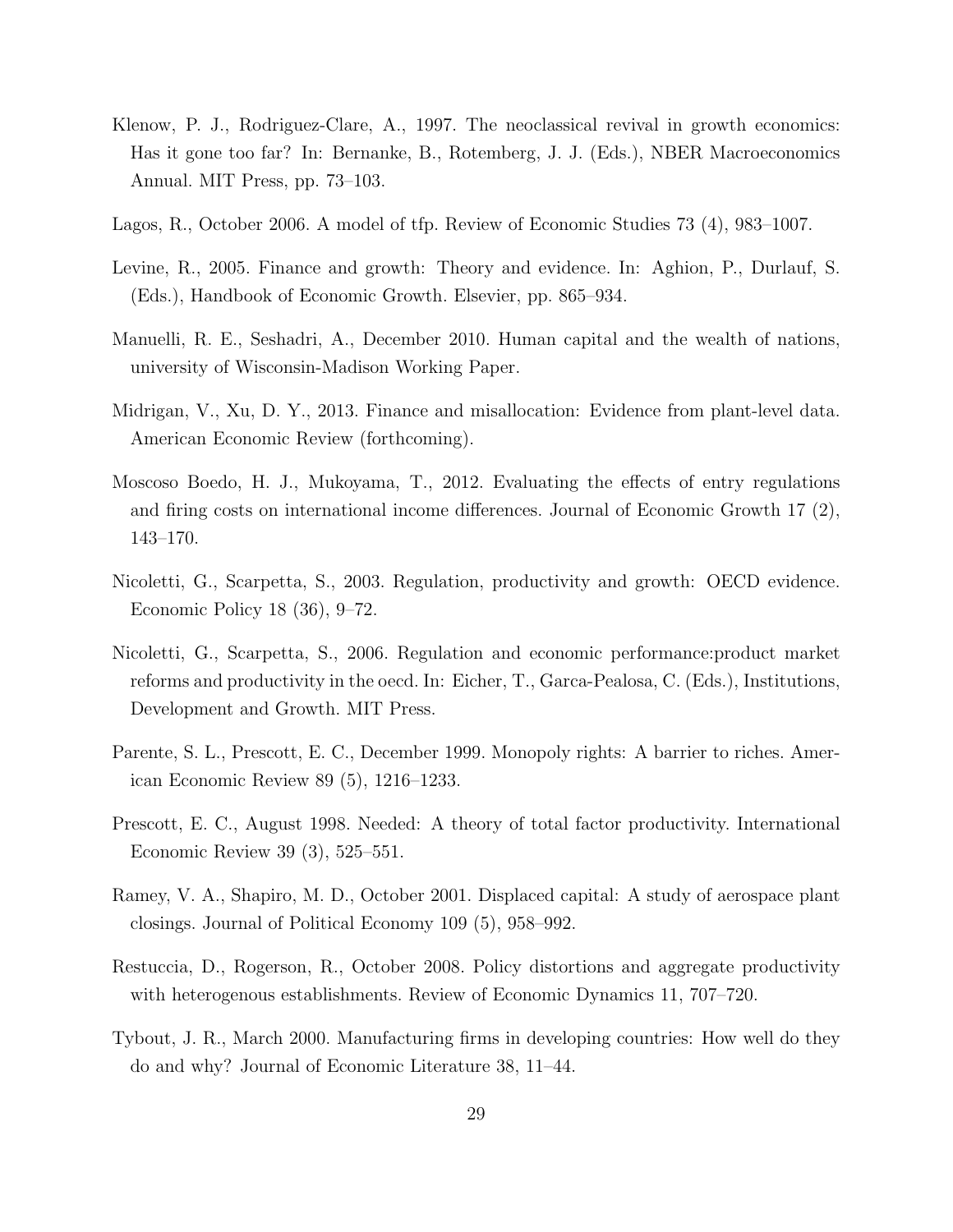<span id="page-30-0"></span>Veracierto, M., August 2001. Employment flows, capital mobility, and policy analysis. International Economic Review 42 (3), 571–95.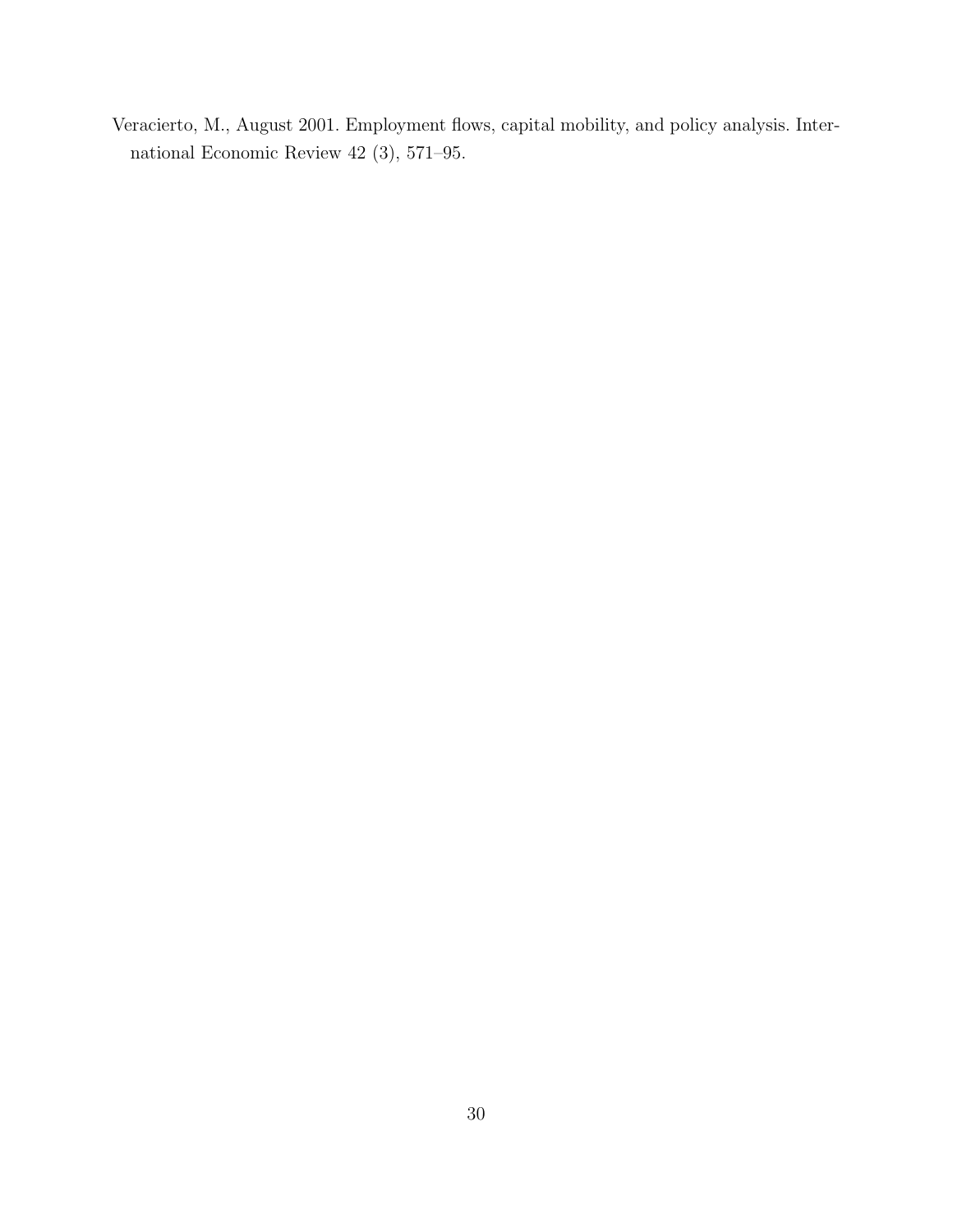<span id="page-31-0"></span>Table 1: Parameter Values

| Parameter | $\sim$ |      | $\alpha$ | $\sim$ |      |     | $\tilde{\phantom{a}}$<br>$\sim$ max |       |      |         |           |
|-----------|--------|------|----------|--------|------|-----|-------------------------------------|-------|------|---------|-----------|
| Value     | $4\%$  | 0.96 | 0.27     | 0.53   | 0.08 | 0.9 | 5.48                                | 0.013 | 0.55 | $-5.78$ | $\pm .25$ |

Notes: The table reports calibrated parameter values.

| $10010 + 101800$           |          |          |
|----------------------------|----------|----------|
| <b>Statistics</b>          | Data     | Model    |
| Entry cost ( $\%$ of GDP)  | 0.71%    | 0.71%    |
| Average establishment Size | 15.65    | 15.18    |
| % of establishments with   |          |          |
| 1-4 employees              | 54.45\%  | 59.27%   |
| 5-9 employees              | 18.92%   | 20.30%   |
| 10-19 employees            | 12.72%   | 9.81\%   |
| 20-49 employees            | 8.63%    | $6.14\%$ |
| 50-99 employees            | 2.94%    | 2.20%    |
| $100-249$ employees        | 1.67%    | 1.42\%   |
| $250-499$ employees        | $0.42\%$ | 0.51%    |
| 500-999 employees          | $0.16\%$ | 0.27%    |
| $1000 +$ employees         | $0.09\%$ | $0.09\%$ |

<span id="page-31-1"></span>Table 2: Targets

Notes: The table compares the targeted moments and the corresponding statistics implied by the calibration.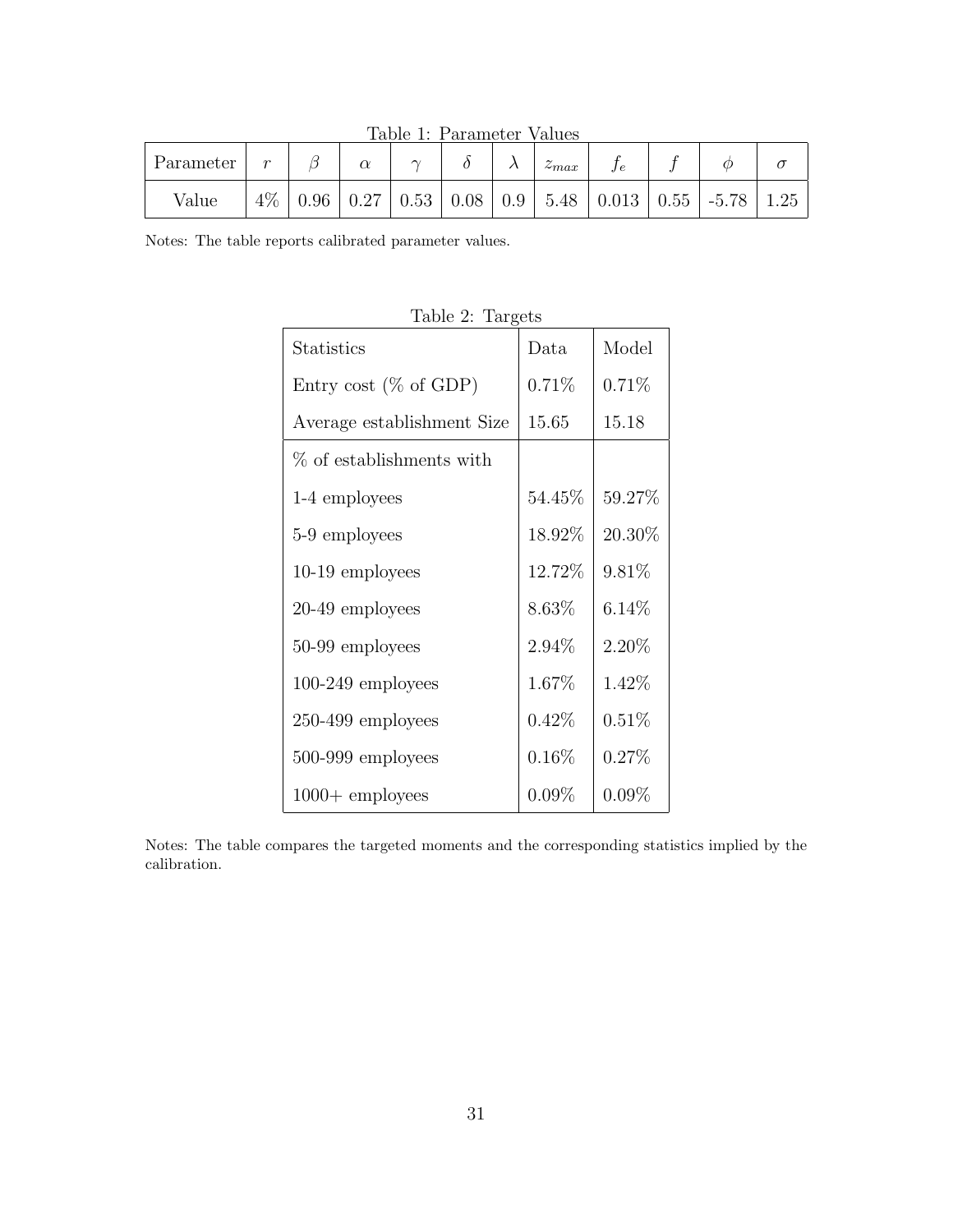## <span id="page-32-0"></span>Figure 1: The Effects of the Two Frictions



Notes: The figure plots GDP per worker and TFP from the data against the model's predictions. Each circle represents one country. The predicted values are obtained from simulations with individual country's values of entry cost to GDP ratio and debt to GDP ratio.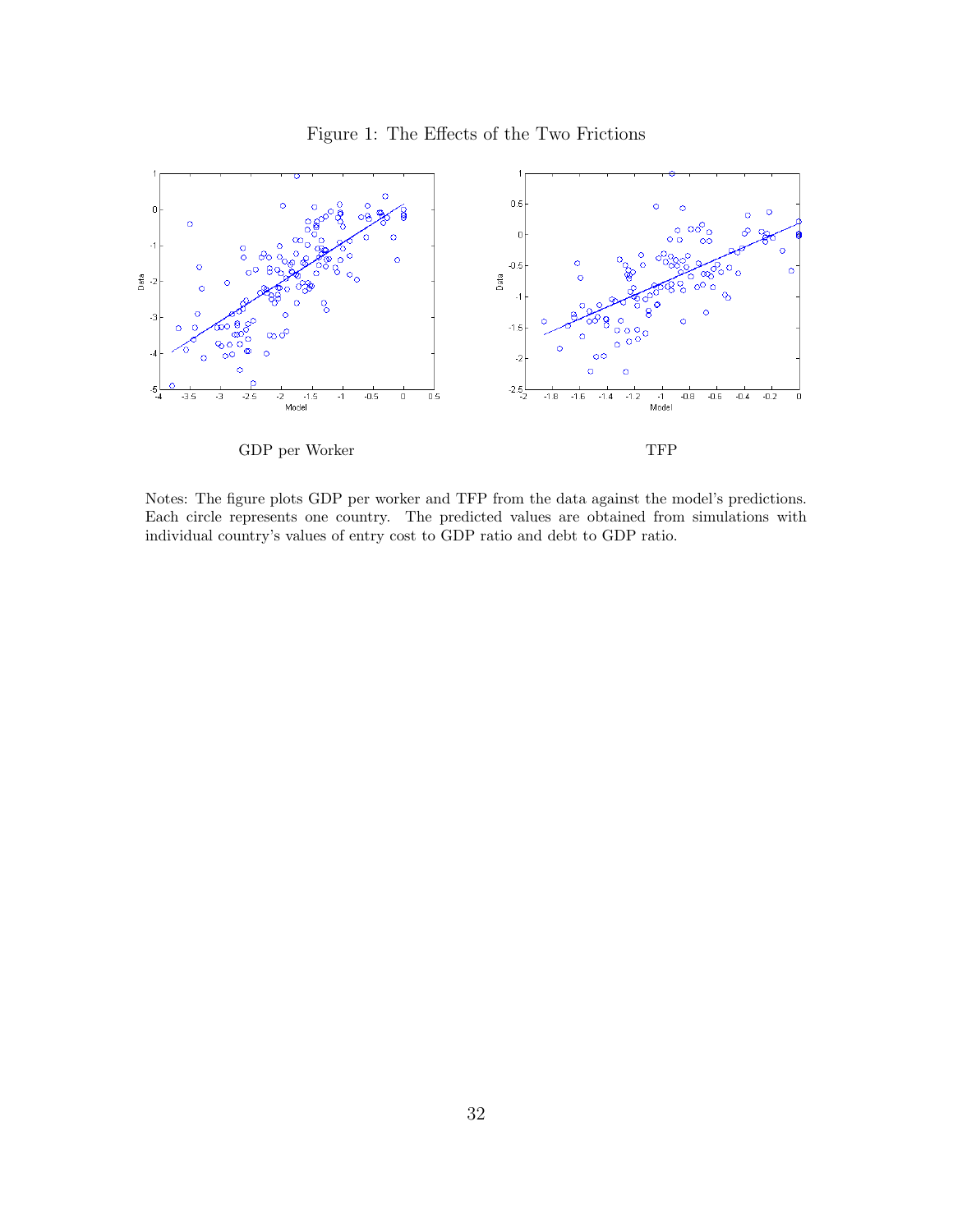|               |                   | Case 1   | Case 2               | $\rm Case~3$         | Case 4                             | Case 5                               |  |
|---------------|-------------------|----------|----------------------|----------------------|------------------------------------|--------------------------------------|--|
|               | $(f_e^i, \eta^i)$ |          | $(f_e^i, \eta^{us})$ | $(f_e^{us}, \eta^i)$ | $(f_e^{us}, \eta^i \text{ on } K)$ | $(f_e^{us}, \eta^i \text{ on } f_e)$ |  |
| Y             |                   |          |                      |                      |                                    |                                      |  |
|               | HIC               | $0.62\,$ | 0.84                 | 0.72                 | $0.97\,$                           | 0.77                                 |  |
|               | MIC               | 0.23     | 0.82                 | 0.28                 | 0.75                               | 0.38                                 |  |
|               | <b>LIC</b>        | 0.09     | 0.62                 | 0.14                 | 0.51                               | 0.27                                 |  |
| <b>TFP</b>    |                   |          |                      |                      |                                    |                                      |  |
|               | HIC               | 0.71     | 0.88                 | 0.79                 | 0.99                               | 0.83                                 |  |
|               | $\rm MIC$         | 0.41     | 0.86                 | 0.47                 | 0.96                               | 0.49                                 |  |
|               | LIC               | 0.25     | 0.71                 | 0.36                 | $\rm 0.92$                         | 0.39                                 |  |
| $\frac{K}{Y}$ |                   |          |                      |                      |                                    |                                      |  |
|               | HIC               | $0.96\,$ | $\mathbf{1}$         | 0.96                 | $0.96\,$                           | $\mathbf{1}$                         |  |
|               | MIC               | 0.51     | $\mathbf{1}$         | 0.51                 | 0.51                               | $\mathbf{1}$                         |  |
|               | LIC               | $0.22\,$ | $\mathbf{1}$         | 0.22                 | $0.22\,$                           | $\mathbf{1}$                         |  |

<span id="page-33-0"></span>Table 3: Decomposition of the Contributions of the Two Frictions

Notes: The table reports output, TFP and capital-output ratio in the average high income countries (HIC), middle income countries (MIC), and low income countries (LIC). The values are all relative to the corresponding values in the U.S. Case 1 reports the benchmark results with each group's levels of entry cost and financial frictions. Case 2 reports the results with each group's level of entry cost but without financial frictions. Case 3 reports the results with U.S. level entry cost but with each group's levels of financial frictions. Case 4 reports the results with U.S. level entry cost but with financial frictions on capital accumulation only. Case 5 reports the results with U.S. level entry cost but with financial frictions on entry only.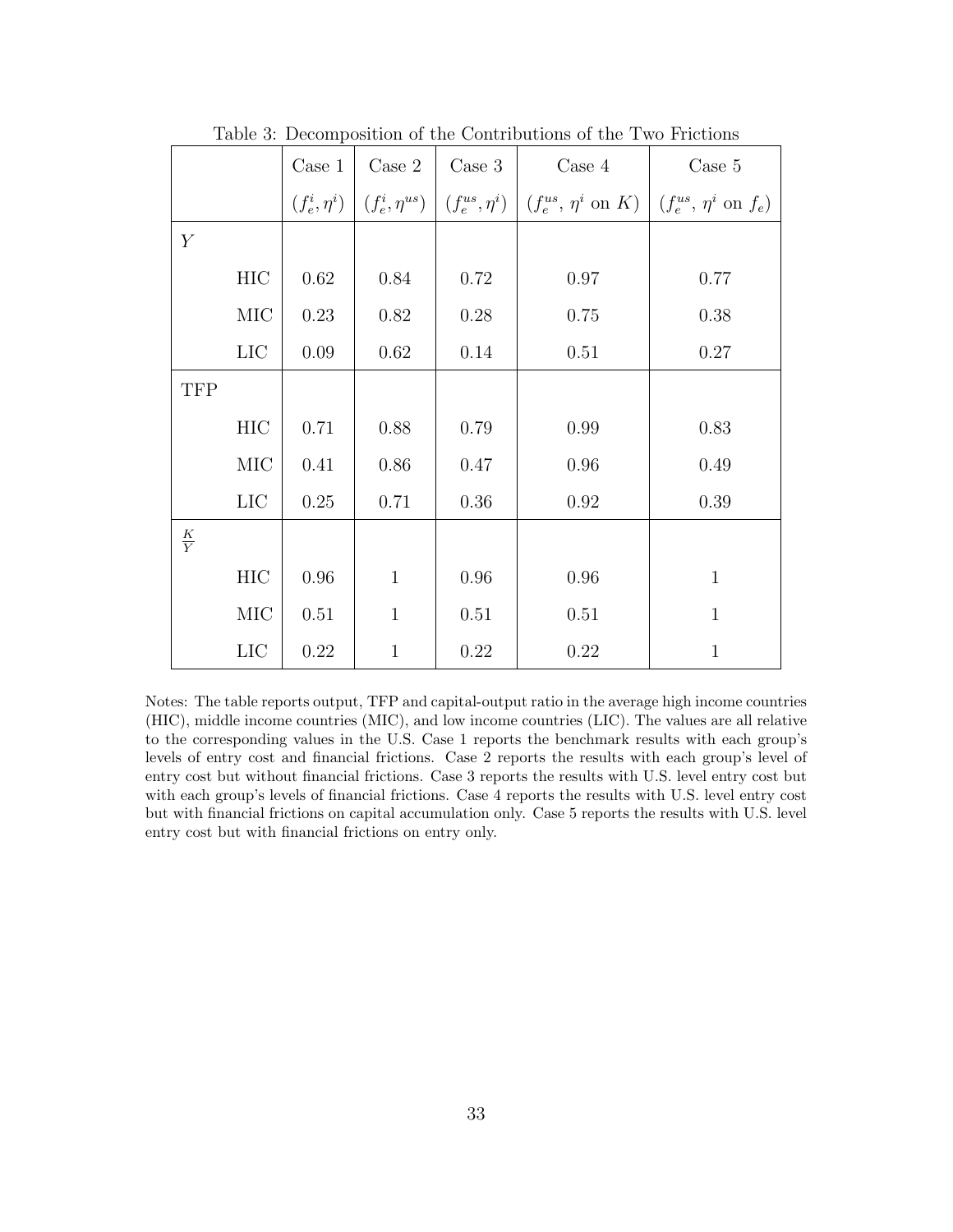### <span id="page-34-0"></span>Figure 2: Model and Data Comparison



Notes: The figure plots capital-output ratio, entry rate, average establishment size, and the variance of establishment size from the data against the model'a predictions. Each circle represents one country. The predicted values are obtained from simulations with individual country's values of entry cost to GDP ratio and debt to GDP ratio.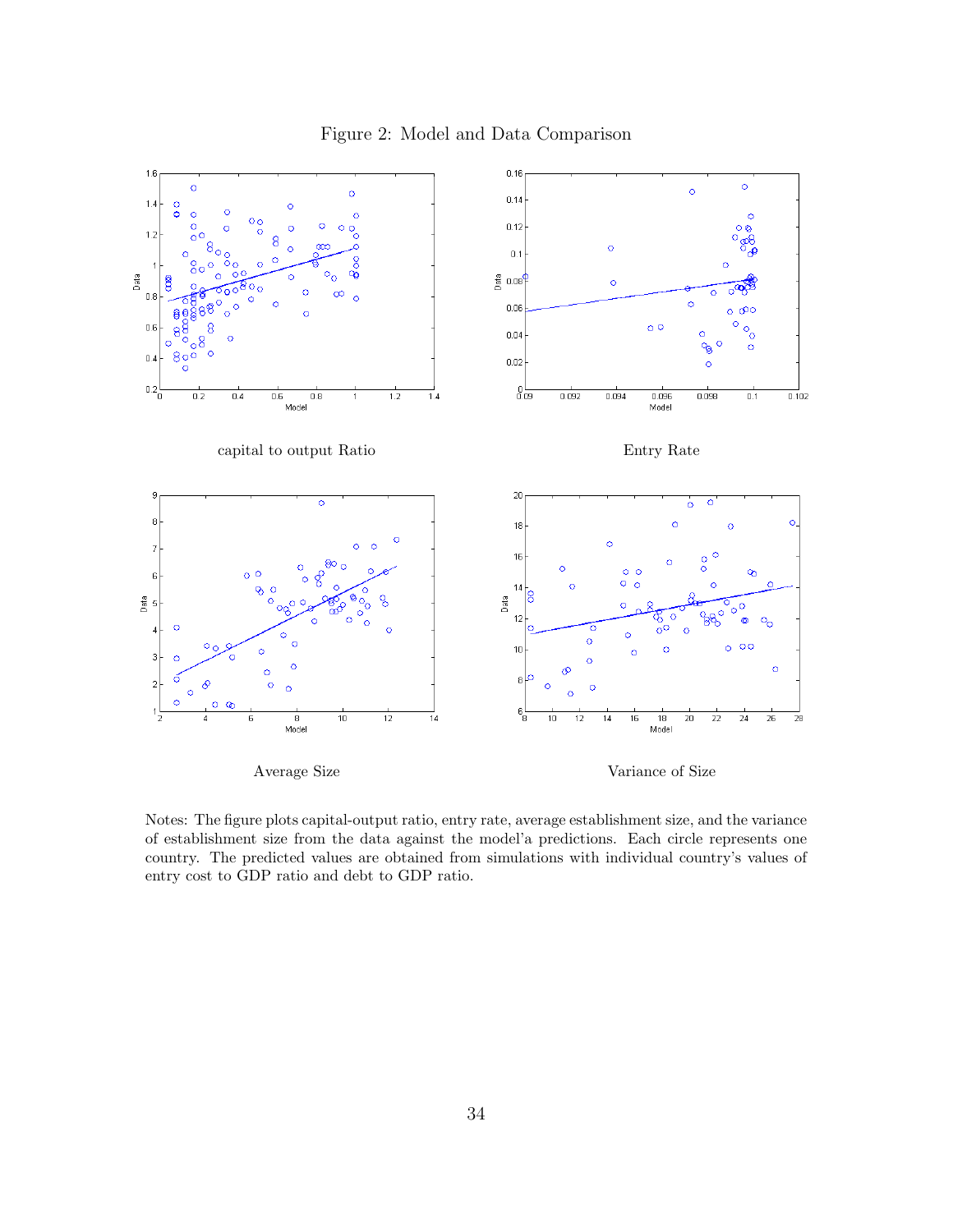| Variable                       | Correlation | $R^2$ | Slope | t-Statistics on Slope |
|--------------------------------|-------------|-------|-------|-----------------------|
| Output                         | 0.74        | 0.55  | 1.08  | 13.41                 |
| <b>TFP</b>                     | 0.68        | 0.46  | 0.97  | 9.88                  |
| Capital to Output Ratio        | 0.41        | 0.17  | 0.36  | 4.86                  |
| Entry Rate                     | 0.15        | 0.02  | 2.38  | 1.07                  |
| Average Establishment Size     | 0.66        | 0.44  | 0.42  | 7.25                  |
| Variance of Establishment Size | 0.30        | 0.09  | 0.16  | 2.57                  |

<span id="page-35-0"></span>Table 4: Model and Data Comparison

Notes: The table reports the correlation between the data and the model's predictions on output, TFP, capital-output ratio, entry rate, average establishment size, and the variance of establishment size. The predicted values are obtained from simulations with individual country's values of entry cost to GDP ratio and debt to GDP ratio. The  $R^2$ , slope and t-Statistics reported are from the fitted OLS regression in figure [1](#page-32-0) and figure [2.](#page-34-0)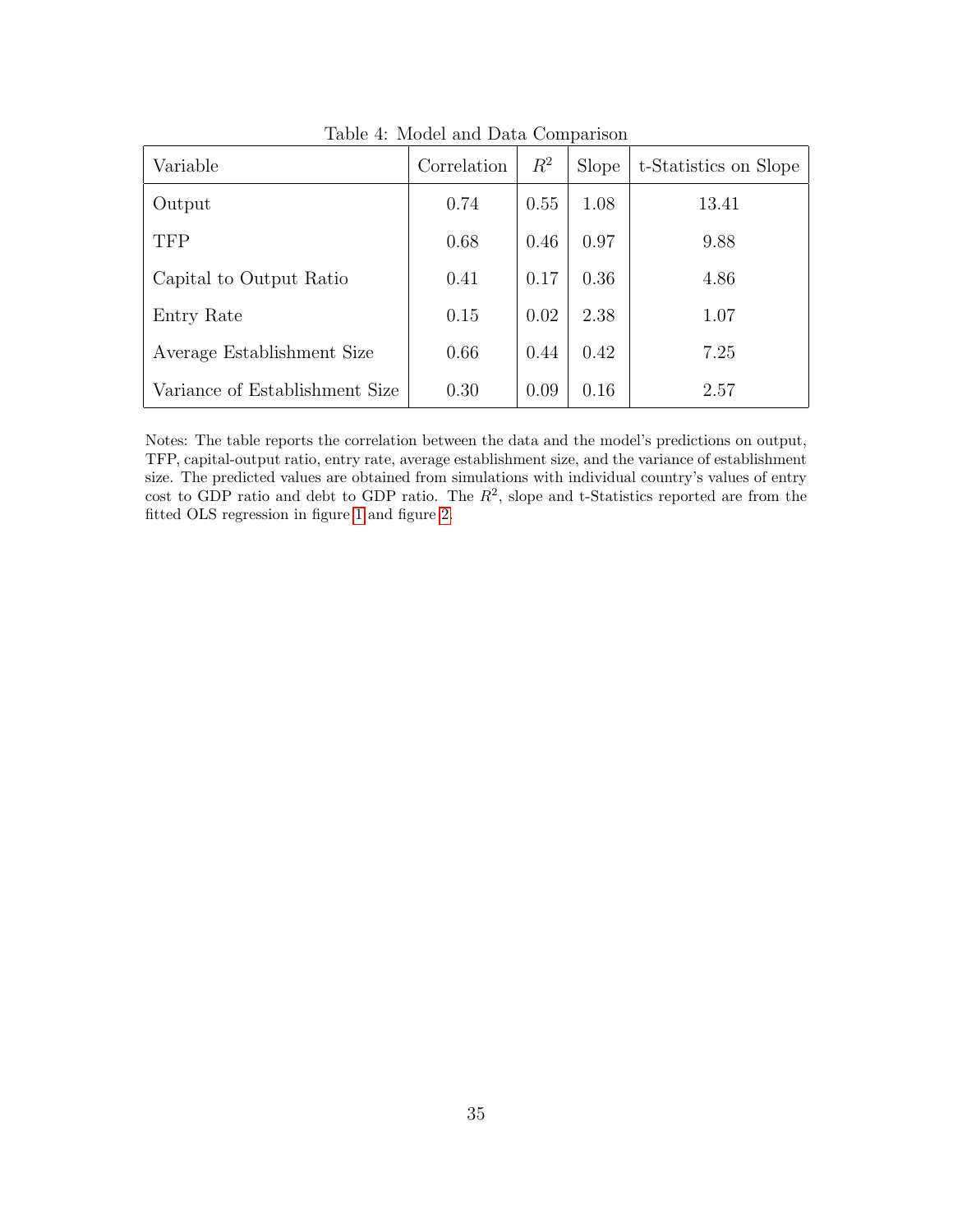

<span id="page-36-0"></span>Figure 3: Model Implications with Capital Adjustment Costs



Notes: The figure plots output, TFP, capital-output ratio, entry rate, average establishment size, and the variance of establishment size from the data against the predictions from the model with capital adjustment costs. Each circle represents one country. The predicted values are obtained from simulations with individual country's values of entry cost to GDP ratio and debt to GDP  $\frac{1}{36}$  and  $\frac{36}{36}$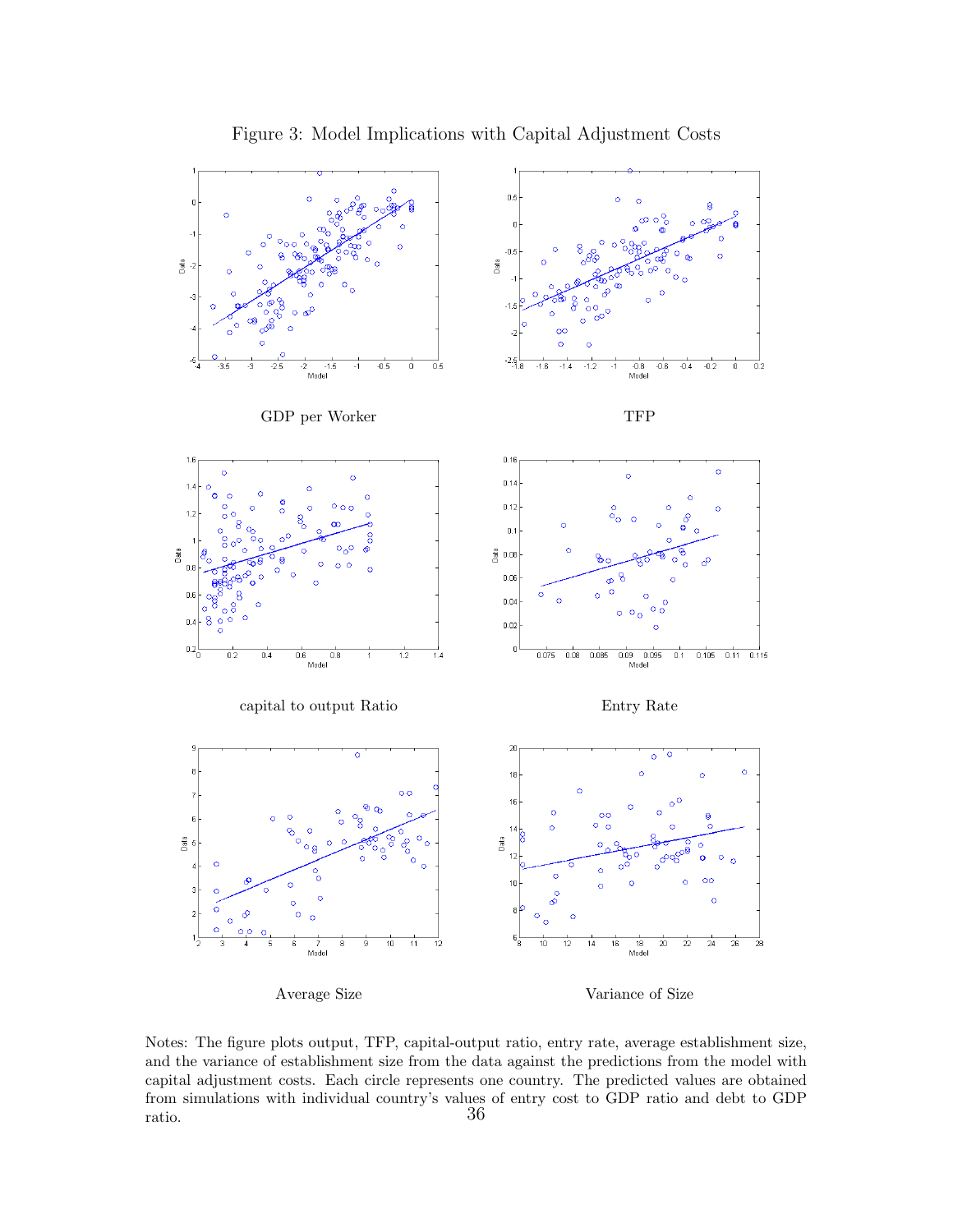| Variable                       | Correlation | $R^2$ | Slope | t-Statistics on Slope |
|--------------------------------|-------------|-------|-------|-----------------------|
| Output                         | 0.74        | 0.55  | 1.07  | 13.42                 |
| <b>TFP</b>                     | 0.68        | 0.46  | 0.97  | 10.02                 |
| Capital to Output Ratio        | 0.41        | 0.17  | 0.37  | 4.88                  |
| Entry Rate                     | 0.33        | 0.11  | 1.30  | 2.48                  |
| Average Establishment Size     | 0.67        | 0.45  | 0.42  | 7.37                  |
| Variance of Establishment Size | 0.31        | 0.09  | 0.17  | 2.64                  |

<span id="page-37-0"></span>Table 5: Model and Data Comparison with Capital Adjustment Costs

Notes: The table reports the correlation between data and predictions on output, TFP, capitaloutput ratio, entry rate, average establishment size, and the variance of establishment size from the model with capital adjustment costs. The predicted values are obtained from simulations with individual country's values of entry cost to GDP ratio and debt to GDP ratio. The  $R^2$ , slope and t-Statistics reported are from the fitted OLS regression in figure [3.](#page-36-0)